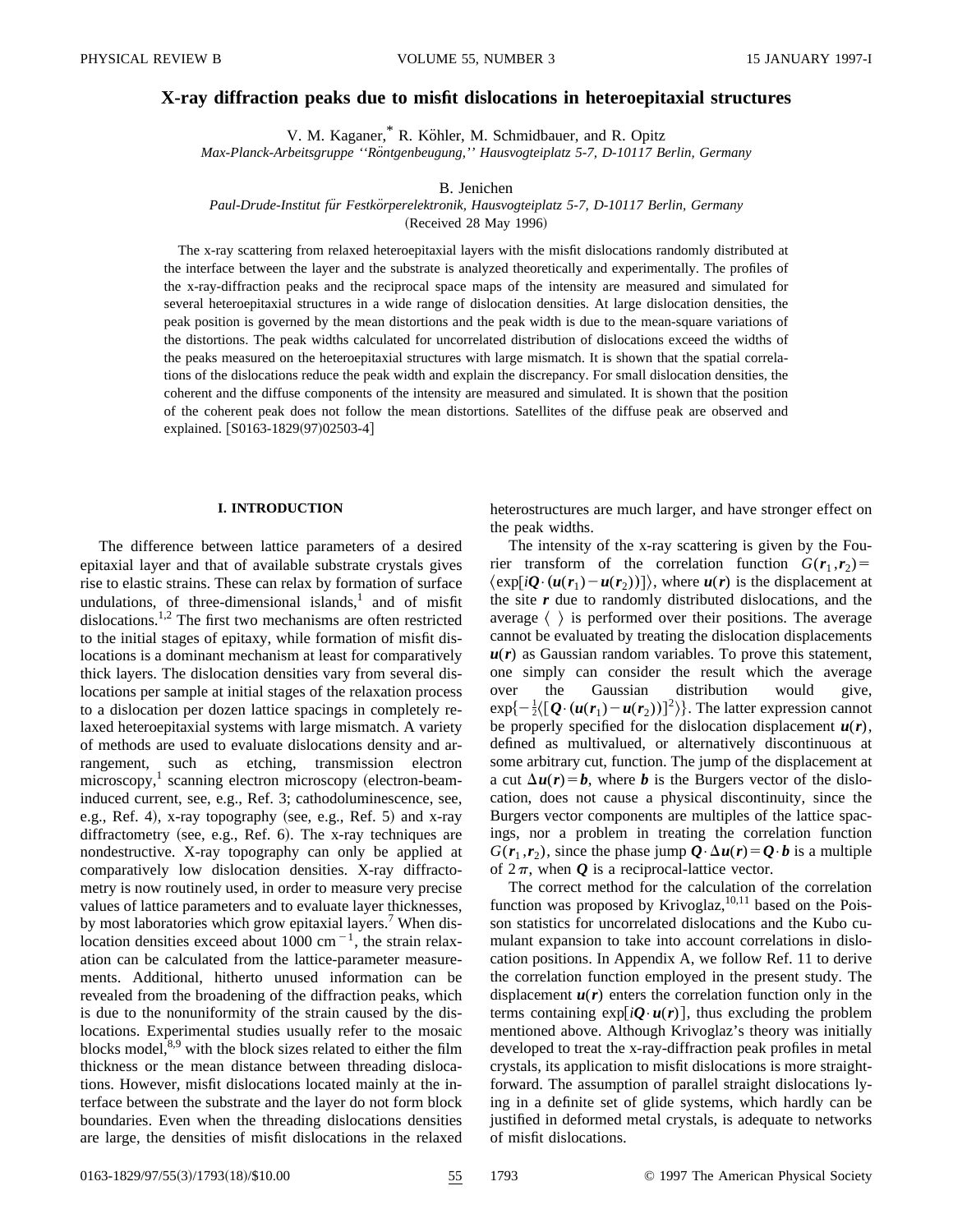The dimensionless parameter controlling diffraction from misfit dislocations is the product  $\rho d$  of the linear dislocation density  $\rho$  and the layer thickness  $d$ (in the present study, the dislocations are assumed to be located at the interface between the layer and the substrate). This parameter varies in a very wide range: for example, the experimental results presented in Sec. V cover the range from  $\rho d \sim 0.1$  on the early stages of relaxation to  $\rho d \approx 500$  for totally relaxed layers in a heteroepitaxial system with large mismatch. In Sec. III we consider the diffraction peaks due to large dislocation densities,  $\rho d \ge 1$ , the case which is most important for the experimental studies, and allows relatively simple theoretical interpretation. In this case, the layer is strongly distorted, and only the closely spaced points  $r_1$  and  $r_2$  contribute to the correlation function  $G(r_1, r_2)$ . The coherent diffraction due to correlations between far points  $r_1$  and  $r_2$  is exponentially small. One can proceed from the difference of the displacements to the distortions  $\nabla$ *u*(*r*) and represent the phase factor as  $Q \cdot (u(r_1) - u(r_2)) \approx ((r_1 - r_2) \cdot \nabla) (Q \cdot u(r))$ . The mean distortion  $\langle \nabla (\mathbf{Q} \cdot \mathbf{u}(\mathbf{r})) \rangle$  determines the position of the diffraction peak. Its shift with respect to that of the strained dislocation-free layer is proportional to the total Burgers vector per unit length  $\rho b$ , and coincides with the value derived considering the mean effect of the misfit dislocations.<sup>12</sup> The mean-square distortion  $\langle [\nabla (Q \cdot u(r))]^2 \rangle$  provides the peak widths. It can be shown quite generally that the peak width is proportional to  $Qb\sqrt{\rho}/d$ , with the numerical coefficient depending on the orientations of the dislocation lines, the Burgers vectors, the diffraction vector, and on the scan direction in the reciprocal space. Analytical estimates of the coefficients and some numerical examples of the peak profiles for commonly used diffraction vectors and dislocation configurations are given in Sec. IIIB.

Networks of misfit dislocations are expected to possess  $correlations$  in the dislocation positions, due to kinetic  $(ac$ tion of limited number of dislocation sources) and energetic (rearrangements of the dislocations to minimize elastic energy) reasons. The ideal case of randomly distributed uncorrelated dislocations can be expected only at small dislocation densities. We consider two types of correlations in the dislocation positions: short-range correlations with the correlation length  $\xi$  smaller than the layer thickness  $d$ , and long-range variations of the dislocation density. The correlations do not influence the peak position. The effect of the short-range spatial correlations on the peak width can be described by an integral parameter of the corresponding correlation function, since the dislocation distortions vary on a length scale of the order of  $d$ , large in comparison with  $\xi$ . We show in Sec. IIIC that the peak width corresponds to an effective dislocation density  $\gamma \rho$ , with the factor  $\gamma = \langle (\Delta N)^2 \rangle/N$  given by the short-range correlations. Here *N* is the mean number of the dislocations on an interval large in comparison with  $\xi$ , and  $\Delta N$  is the random variation of this number. If the dislocations are completely uncorrelated, as in the ideal gas of noninteracting particles, one has  $\langle (\Delta N)^2 \rangle = N$  and  $\gamma = 1$ . The correlations in dislocation positions reduce fluctuations, and the width of the diffraction peak decreases, as a result of the effective decrease of the dislocation density by a factor  $\gamma$ <1. Calculations of the peak widths for various heteroepitaxial systems studied experimentally, performed in Sec. VI, demonstrate that the dislocations are correlated in all inves-



FIG. 1. Geometry of the network of the misfit dislocations in a layered heteroepitaxial system.

tigated systems with large mismatch.

When the dislocation densities vary on distances large in comparison with *d*, two situations are of interest. If the total density  $\rho$  varies along the interface, it can be considered as a random function  $\rho(x)$ , where *x* is the coordinate along the surface, with subsequent average over statistics of  $\rho(x)$ . The result is an additional broadening of the peak. In the symmetrical Bragg reflection it occurs along the diffraction vector. Another possibility is the variation of the difference  $\delta \rho = \rho_+ - \rho_-$  between the densities of two types of dislocations possessing equal misfit-releasing components  $b_x$  of the Burgers vector, but opposite tilt components  $b<sub>z</sub>$  normal to the surface, while the total density  $\rho = \rho_+ + \rho_-$  is kept constant. Such a variation does not change the local degree of relaxation, but only causes a local tilt. Its effect on the diffraction peak is an additional broadening in the direction perpendicular to the diffraction vector.

Small dislocation densities  $\rho d \leq 1$  are considered in Sec. IV. In this case, the correlation function  $G(r_1, r_2)$  does not vanish in the limit of large separations  $r_1 - r_2 \rightarrow \infty$ . The longrange order is retained, and the diffraction spectrum contains a  $\delta$ -shaped coherent Bragg peak. The static Debye-Waller factor can be estimated as  $W \sim \rho d$ . The intensity of the Bragg peak decreases exponentially with increasing dislocation density, and practically can be observed if the mean distance between dislocations,  $\rho^{-1}$ , exceeds the layer thickness (formally the Bragg peak, albeit exponentially weak, is present for large dislocation densities also). The position of the Bragg peak is of special interest. For the reasons discussed above, the dislocation displacement  $u(r)$  enters the expressions describing the peak position in the terms containing  $\sin(Q \cdot u(r))$ . As  $\sin(Q \cdot u(r)) < (Q \cdot u(r))$ , the effect of the dislocation displacements on the diffraction peak position is smaller than their effect on the mean distortions. The regions where the displacements are comparable with the Burgers vector make a large contribution to the mean distortions, but only a minor contribution to the peak shift. The position of the Bragg peak does not follow the mean distortions, contrary to the case of large dislocation densities, where they determine the position of the diffuse peak.

The geometry employed in the paper, Fig. 1, corresponds to the common geometry of the experimental studies. The misfit dislocations are supposed to lie on the interface between an epitaxial layer and a substrate at the distance  $z = d$  from the surface  $z = 0$ . Straight dislocations extend in two orthogonal directions at the interface, thus defining *x* and *y* directions in its plane, the geometry of 001-oriented crystals of zinc-blende structure with dislocations in the two orthogonal  $\langle 110 \rangle$  directions. The plane of incidence for the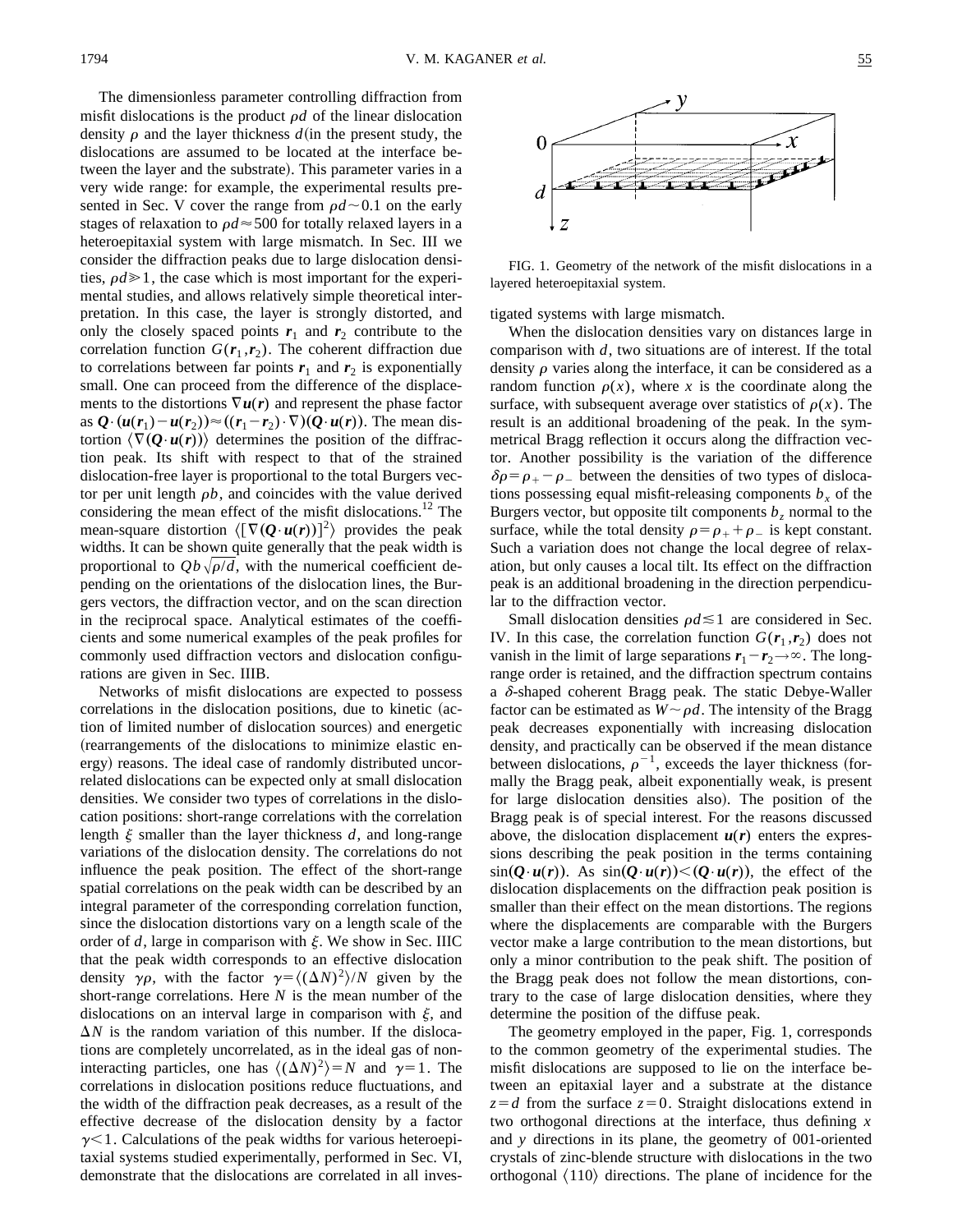triple-crystal diffraction setup is the plane  $y = const$ , as the  ${110}$  planes are usually chosen in the experiments. The difference between the elastic properties of the layer and substrate is neglected. We restrict ourselves with the displacement field of a straight dislocation lying parallel to the surface of the isotropic half-space. $13,14$  The elastic anisotropy does not strongly affect the topographic images of dislocations in cubic crystals,  $^{15}$  and its effect on the diffracted intensities is expected to be small too. Analytical expressions for the components of the displacement in an elastically isotropic half-space are presented, for the sake of completeness, in Appendix B. The misfit dislocations most commonly observed in heteroepitaxial systems are 60° glide dislocations. Accordingly, the dislocations with the line direction along the *y* axis are assumed to have Burgers vectors  $\boldsymbol{b}=(b_x,\pm b_y,\pm b_z)$ , where  $b_x$  is the misfit component,  $\pm b_y$ are screw components, and  $\pm b$ <sub>z</sub> are tilt components. The densities of the dislocations differing in sign for any component of the Burgers vector are taken equal to each other, so that the possible effect of a net tilt is not considered. Densities of the dislocations extended along the *x* axis are taken equal to densities of the *y*-directed dislocations. We also consider edge (Lomer type) sessile dislocations with Burgers vectors  $\mathbf{b}=(b_x,0,0)$ , which are formed at large dislocation densities, as a convenient model example simplifying calculations.

## **II. INTENSITY OF X-RAY SCATTERING**

Our aim is to calculate the intensity of x-ray scattering from a heteroepitaxial layered structure with the dislocation network on the interface between the substrate and the layer, Fig. 1. The x-ray beams are assumed to be well collimated in the incidence plane  $(xz)$  plane), while a wide acceptance window of the detector in the direction normal to this plane integrates the scattered intensity over the *y* component of the wave vector in infinite limits, a common geometry of a triple-crystal diffractometry experiment. In the experiments, the intensity distributions  $I(Q)$  are measured as the reciprocal space map of the  $Q=(Q_x, Q_z)$  plane or along various directions in this plane.

The intensity  $I(Q)$  is concentrated at the reciprocal-lattice points. It is then convenient to consider the wave-vector deviation  $q = Q - Q^0$  from the nearest reciprocal-lattice vector  $Q^0$ . More precisely, positions of the atoms in a distorted crystal are given by the sums  $\mathbf{R}_s + \mathbf{u}(\mathbf{R}_s)$  of the position  $\mathbf{R}_s$  of the *s*th atom in a defect-free reference lattice and its displacement  $u(R_s)$  due to the lattice defects. Then the reciprocal-lattice vectors  $Q^0$  are defined so that  $Q^{0}R_{s}=2\pi\times$  integer. We consider, as the reference lattice  ${R_s}$ , the (strained) lattice of the unrelaxed layer matched to the substrate. In the kinematic approximation, the intensity scattered by the layer  $0 \lt z \lt d$  can be represented as the Fourier integral  $\lfloor cf. \text{ Eq. (A3)} \rfloor$ 

$$
I(q_x, q_z)
$$
  
= 
$$
\int_{-\infty}^{\infty} dx \int_0^d \int_0^d dz_s dz_{s'} e^{iq_x x + iq_z(z_s - z_{s'})} G(x, z_s, z_{s'}).
$$
 (1)

The correlations between two points  $\mathbf{R}_s(x_s, z_s)$  and  $\mathbf{R}_{s'}(x_{s'}, z_{s'})$  lying in one and the same plane  $y = const$  de-

pend on the difference  $x = x_s - x_{s}$ , since the system is assumed uniform in the plane of the interface. The kinematical approximation is justified if the thickness of the layer is small in comparison with the extinction length. The intensity of the substrate reflection can be represented similarly to Eq.  $(1)$ , by performing an integration over  $z_s$  and  $z_{s'}$  in the range  $(d, \infty)$ . An absorption factor  $exp[-\mu(z_s+z_{s'})]$  has to be included, to ensure the convergence of the integral. Applicability of the kinematical approximation to a calculation of the intensity of the substrate peak is limited to angular deviations large in comparison with the half-width of the dynamical rocking curve. The layer and substrate peaks contain the same information about the dislocation ensemble, but the layer peak can be more easily handled both theoretically and experimentally. For that reason, we restrict ourselves to a consideration of the layer peak.

A derivation of the correlation function  $G(x, z_s, z_{s})$ , which involves the average over statistics of the defects, was performed by Krivoglaz.<sup>10,11</sup> The main steps of the derivation are discussed in Appendix A. The correlation function is represented in the exponential form

$$
G(x, zs, zs') = \exp[-T(x, zs, zs')].
$$
 (2)

The exponent  $T(x, z_s, z_{s})$  is also called the correlation function below, whenever this is not confusing. Here we consider the case of uncorrelated dislocations. The exponent  $T(x, z_s, z_s)$  consists of two contributions,  $T = T_x + T_y$ , due to two systems of dislocations, with dislocation lines parallel to *x* and *y* axis, correspondingly. For the first system of dislocations, the summation over possible positions of the dislocations in Eq.  $(A8)$  can be replaced by the integration,  $\sum_{t\to a}^{-1} f dy$ , where *a* is the lattice spacing, and the corresponding part of the correlation function is

$$
T_x(z_s, z_{s'}) = \sum_{\alpha} \rho_{\alpha} \int_{-\infty}^{\infty} dy \{1 - e^{i\mathcal{Q} \cdot [u_{\alpha}(y, z_s) - u_{\alpha}(y, z_{s'})]}\}.
$$
 (3)

Here  $\rho_{\alpha} = c_{\alpha}/a$  is the linear density of dislocations, the subscript  $\alpha$  denotes different types of Burgers vectors,  $c_{\alpha}$  is the number density of dislocations introduced in Appendix A, and  $u_{\alpha}(y, z)$  is the displacement at the point  $(y, z)$  due to a dislocation of type  $\alpha$  at the origin. This part of the correlation function does not depend on *x*, since the displacement fields of the dislocations lying parallel to the incidence plane  $(x, z)$  are *x* independent. The contribution due to dislocations perpendicular to the incidence plane reads

$$
T_{y}(x, z_s, z_{s'}) = \sum_{\alpha} \rho_{\alpha} \int_{-\infty}^{\infty} dx'
$$
  
 
$$
\times \{1 - e^{iQ \cdot [u_{\alpha}(x', z_s) - u_{\alpha}(x' - x, z_{s'})]}\}, \quad (4)
$$

and depends on *x*.

The symmetries of  $T_x$  and  $T_y$  with respect to their arguments directly follow from Eqs.  $(3)$  and  $(4)$ :  $T_x(z_2, z_1) = T_x^*(z_1, z_2)$  and  $T_y(-x, z_2, z_1) = T_y^*(x, z_1, z_2)$ , where the asterisk denotes complex conjugation. Then intensity  $(1)$  can be represented as an integral of a real function,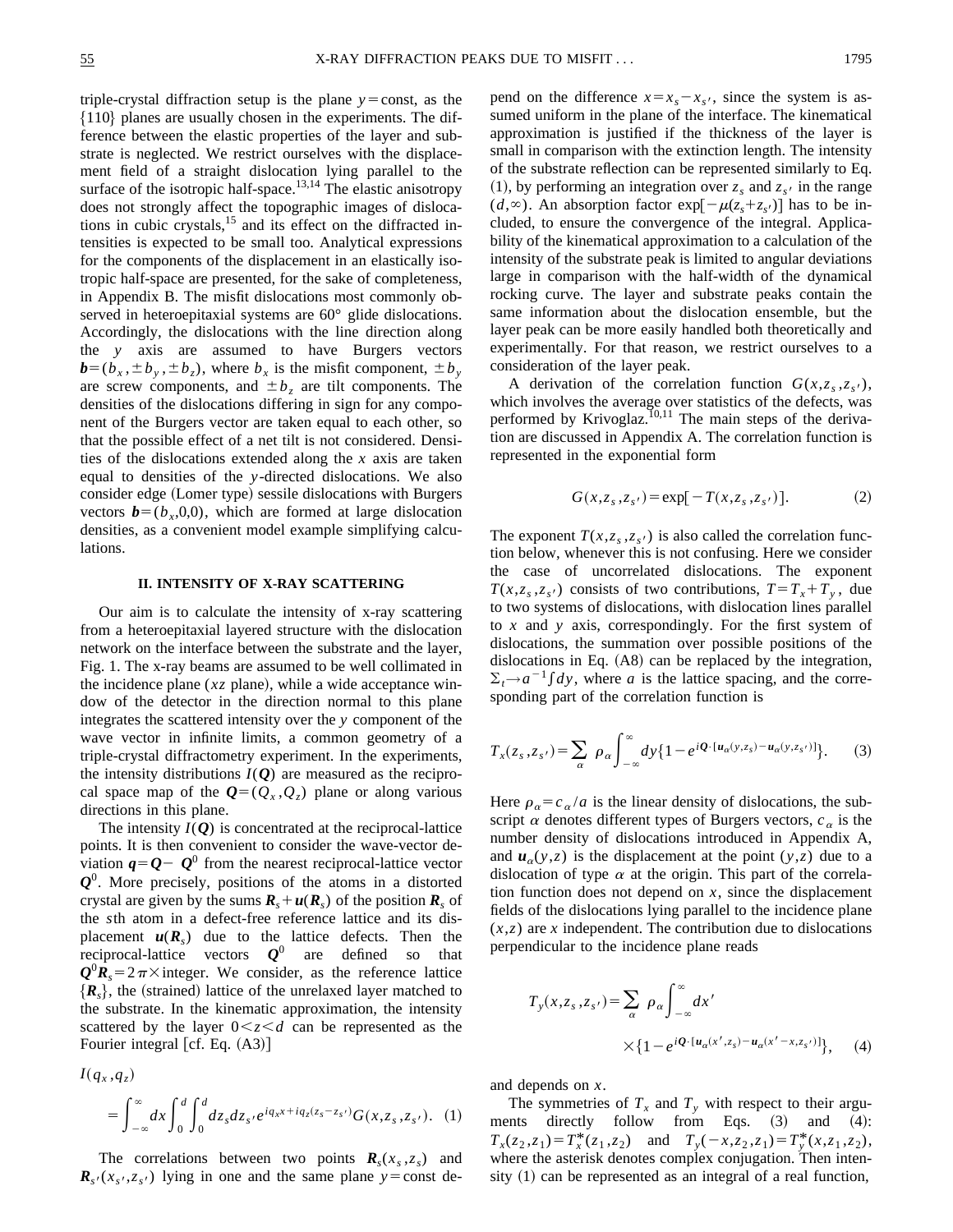$$
I(q_x, q_z) = 2 \int_0^\infty dx \int_0^d \int_0^d dz_s dz_s e^{-T'(x, z_s, z_{s'})}
$$
  
× cos[ $q_x x + q_z (z_s - z_{s'}) - T''(x, z_s, z_{s'})$ ]. (5)

Here  $T'$  and  $T''$  are real and imaginary parts, respectively, of the correlation function  $T = T_r + T_v$ .

Some further symmetry of the correlation function can be found in the important particular case of symmetrical Bragg reflection,  $Q=(0,0,Q_z)$ , with equal densities of dislocations possessing opposite *z* components of the Burgers vectors. In this case the symmetry properties of the displacement fields given in Appendix B can be exploited: for the displacement field  $u^{(x)}$  due to the *x* component of the Burgers vector, one has  $u_x^{(x)}(-x, z) = -u_x^{(x)}(x, z)$  and  $u_z^{(x)}(-x, z) = u_z^{(x)}(x, z)$ , while for the displacements  $u^{(z)}$  due to the *z* component gives  $u_x^{(z)}(-x,z) = u_x^{(z)}(x,z)$  and  $u_z^{(z)}(-x,z) = -u_z^{(z)}(x,z)$ . Then, in addition one has  $T(-x, z_1, z_2) = T(x, z_1, z_2)$ , and Eq.  $(5)$  reduces to

$$
I(q_x, q_z) = 2 \int_0^\infty dx \cos q_x x \int_0^d \int_0^d dz_s dz_{s'} e^{-T'(x, z_s, z_{s'})}
$$
  
 
$$
\times \cos[q_z(z_s - z_{s'}) - T''(x, z_s, z_{s'})].
$$
 (6)

## **III. DIFFRACTION PEAKS AT LARGE DISLOCATION DENSITIES**

## **A. Positions of the peaks**

In this section we consider large densities of the misfit dislocations,  $\rho d \ge 1$ . In this case, the exponents  $T_x$  and  $T_y$ contain large prefactors. When the distance between the points  $\mathbf{R}_s$  and  $\mathbf{R}_{s'}$  is not small, and the integrals in Eqs. (3) and (4) are of the order of *d*, one can estimate  $T \sim \rho d$ , and the contribution to the correlation function  $G = \exp(-T)$  is exponentially small. Thus the correlations between closely spaced points  $\mathbf{R}_s$  and  $\mathbf{R}_s$  are of interest only. The differences of displacements in Eqs.  $(3)$  and  $(4)$  can be expanded over small quantities *x* and  $\zeta = z_s - z_{s'}$ , retaining the linear terms:

$$
Q \cdot u_{\alpha}(x', z_s) - Q \cdot u_{\alpha}(x' - x, z_{s'})
$$
  

$$
\approx x \frac{\partial Q \cdot u_{\alpha}(x', z_s)}{\partial x'} + \zeta \frac{\partial Q \cdot u_{\alpha}(x', z_s)}{\partial z_s}.
$$
 (7)

Then the exponential functions in Eqs.  $(3)$  and  $(4)$  can also be expanded. The first term of the expansion is imaginary and linear with respect to  $x$  and  $\zeta$ ,

 $T''(x, z_s, z_{s'}) = q_{0x}x + q_{0z}\zeta,$  (8)

where

$$
q_{0x} = -\sum_{\alpha} \rho_{\alpha} \int_{-\infty}^{\infty} dx \frac{\partial \mathcal{Q} \cdot u_{\alpha}(x, z)}{\partial x},
$$
  

$$
q_{0z} = -2 \sum_{\alpha} \rho_{\alpha} \int_{-\infty}^{\infty} dx \frac{\partial \mathcal{Q} \cdot u_{\alpha}(x, z)}{\partial z}
$$
 (9)

are proportional to the mean distortions due to uniformly distributed dislocations. The factor 2 in the expression for  $q_{0z}$  is due to the contribution of dislocations both parallel and perpendicular to the incidence plane, with the integration variable *y* in Eq.  $(3)$  is substituted for by *x*. Only dislocations perpendicular to the incidence plane contribute to  $q_{0x}$ .

Integrals  $(9)$ , with the displacements due to dislocations lying parallel to the surface of an isotropic half-space given in Appendix B, can be calculated analytically. The result is

$$
q_{0x} = \rho Q_x b_x, \quad q_{0z} = -\frac{2\nu}{1-\nu} \rho Q_z b_x, \quad (10)
$$

where  $\nu$  is the Poisson ratio and  $\rho = \sum_{\alpha} \rho_{\alpha}$  is total density of the dislocations lying parallel or perpendicular to the incidence plane. The mean distortions are constant, despite the fact that the integrands are *z* dependent, and depend only on the total *x* component of the Burgers vectors per unit length  $\rho b_x$ , since the densities of the dislocations with  $\pm b_z$  are taken equal to each other, and the integrals are linear over *b*. On Fourier transformation  $(1)$ , the phase factor given by Eq.  $(8)$  yields a shift of the diffraction peak by  $q_0 = (q_{0x}, q_{0z})$ . This value coincides with the well-known result of Chu *et al.*,<sup>12</sup> who treated a net effect of the dislocations without considering their individual displacements. We note that Chu *et al.* did not argue, why the position of the diffraction maximum follows the mean distortions. In the framework of our considerations, this is a result of the expansion  $(7)$ , which implies that only the displacements at closely spaced points are correlated. This assumption is justified for large densities of dislocations,  $\rho d \ge 1$ , but is not valid for the small dislocation densities considered in Sec. IV.

### **B. Shapes of the peaks**

We begin the analysis of the peak shape with the particular case of a symmetrical Bragg reflection  $Q=(0,0,Q_z)$ , which is of primary experimental interest and also allows us to make calculations transparent by considering a simplest situation. The real part of the correlation function  $T<sup>6</sup>$  can be received by applying approximation  $(7)$  and expanding the exponential functions in Eqs.  $(4)$  and  $(5)$  up to second order over  $x$  and  $\zeta$ ,

$$
T'(x, z_s, z_{s'}) = w_x(z_s)x^2 + w_z(z_s)\zeta^2.
$$
 (11)

Then the intensity  $(1)$  can be evaluated by extending the integration over  $\zeta$  to infinite limits, due to the fast decay of the integrand. Integral  $(1)$  with the Gaussian function  $exp(-T)$  gives

$$
I(q_x, q_z) = \pi \int_0^d \frac{dz}{\sqrt{w_x w_z}} \exp\bigg[ -\frac{(q_x - q_{x0})^2}{4w_x} - \frac{(q_z - q_{z0})^2}{4w_z} \bigg].
$$
\n(12)

To evaluate the coefficients  $w_r(z)$  and  $w_z(z)$ , let us separate the displacements due to different components of the Burgers vectors:  $u = u^{(x)} + u^{(y)} + u^{(z)}$ . We consider dislocations perpendicular to the incidence plane with the Burgers vectors  $\mathbf{b}=(b_x,\pm b_y,\pm b_z)$  and those parallel to it with **. The component**  $b_x$ **, equal for disloca**tions of all types, releases the mismatch. Other components take opposite values with equal probability, giving a net tilt equal to zero. The consideration thus includes the edge and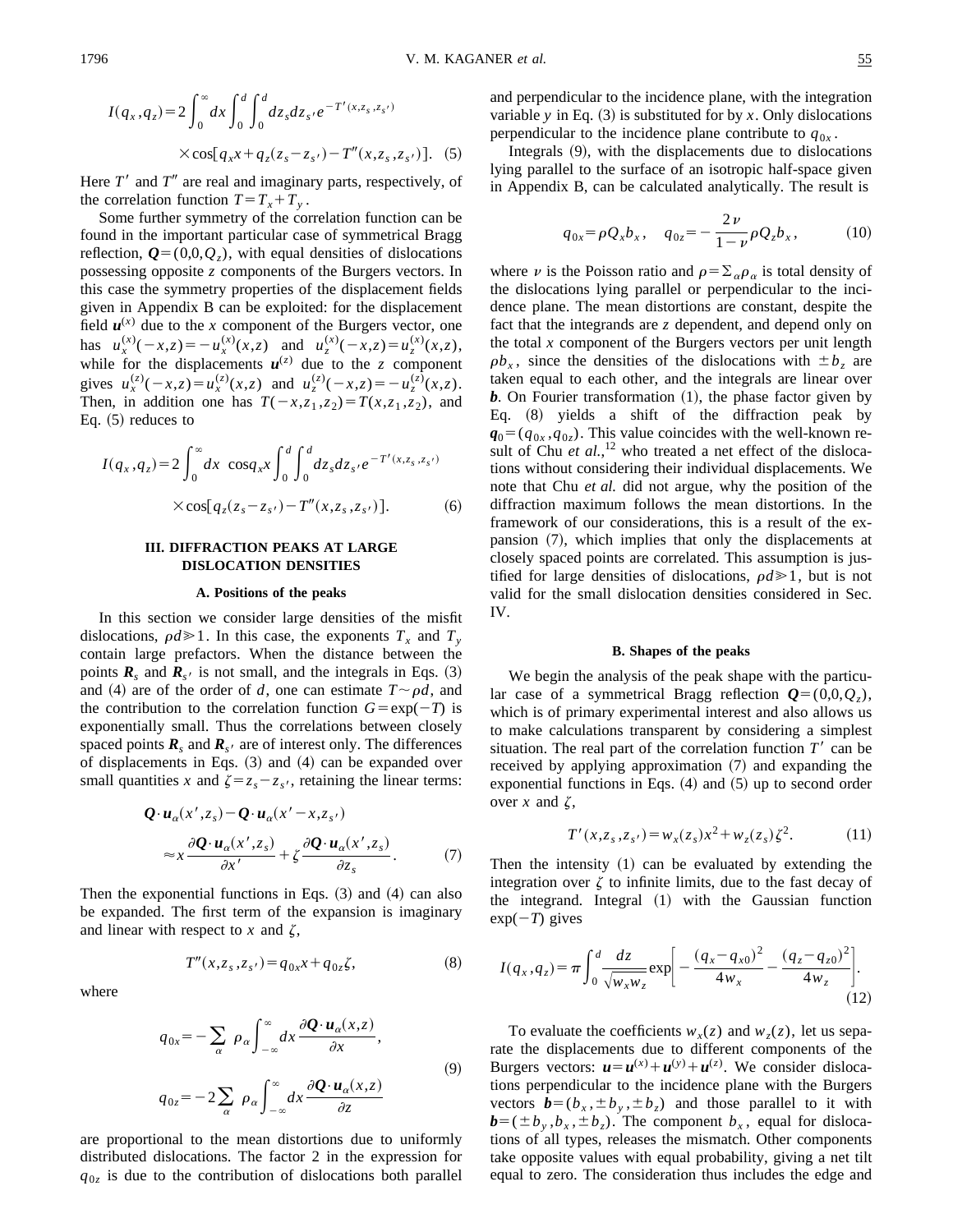0.015

0.005

 $0.000$ 

150

100

50

 $\mathbf 0$ 

 $-50$ 

 $-100$ 

 $-150$ 

 $p\binom{20}{b-1}$ 

Intensity 0.010 004

 $-100$ 

 $-100$ 

 $\Omega$ 

 $\overline{0}$ 

 $(q-q_0) d$ 

 $\left[004\right]$ 

 $q_{\perp}$ 

 $q_{\parallel}$ 

 $\mathcal{C}_{0}^{(1)}$ 

 $\overline{100}$ 

 $\frac{1}{224}$ 

d

 $100$ 



b

100

 $0.015$ 

0.010

0.005

 $0.000$ 

150

100

50

 $\mathbf 0$ 

 $-50$ 

 $-100$ 

 $-150$ 

 $\left( \begin{smallmatrix} q & q \ 0 & q \end{smallmatrix} \right)$ 

Intensity

 $\overline{a}$ 

 $\overline{100}$ 

224

 $-100$ 

 $-100$ 

 $\mathbf 0$ 

 $(q - q_0) d$ 

ó

the 60° dislocations with Burgers vectors  $\frac{1}{2}$ (110). The expansion of Eqs.  $(3)$  and  $(4)$  gives

$$
w_x(z) = \frac{1}{2} \rho Q_z^2 \int_{-\infty}^{\infty} dx \left[ u_{z,x}^{(x)}{}^2 + u_{z,x}^{(z)}{}^2 \right],
$$
  
\n
$$
w_z(z) = \rho Q_z^2 \int_{-\infty}^{\infty} dx \left[ u_{z,z}^{(x)}{}^2 + u_{z,z}^{(z)}{}^2 \right].
$$
\n(13)

Here  $u_{i,j} = \partial u_i / \partial x_j$  and  $i, j = x, z$ . The integration variable was changed from *y* to *x* when calculating  $T'_x$ . The coefficients at  $w_x$  and  $w_z$  differ by a factor 2, which is due to contribution of dislocations of the two systems to  $w_z$ , while only dislocations perpendicular to the diffraction plane contribute to  $w_r$ . The screw component  $u^{(y)}$  does not contribute to the symmetrical Bragg reflection. When the edge dislocations with the Burgers vectors in the layer plane are considered, only  $u^{(x)}$  is nonzero.

The intensity distributions calculated by numerical integration of Eq.  $(12)$  for the symmetrical 004 reflection are presented in Figs.  $2(a)$  and  $2(b)$  and Fig.  $3(a)$  and  $3(b)$  for edge and 60° dislocations, respectively. The anisotropic intensity distributions are extended perpendicularly to the diffraction vector (along  $q_x$ ). The peak aspect ratio  $\Delta q_z / \Delta q_x$  is 0.68 for edge dislocations, and 0.30 for 60° dislocations.

Intensity distribution  $(12)$  involves anisotropic Gaussians of different widths, since the factors  $w_x$  and  $w_z$  depend on *z*. The smooth functions  $w_r(z)$  and  $w_z(z)$  increase when *z* tends to *d*, while the contribution to the integral decreases. The integral (12) can be estimated by taking  $w_x$  and  $w_z$  at  $z=0$ , which gives  $I(q_x, q_z) \sim \exp[-(q_x - q_{x0})^2/4w_x(0)]$  $-(q_z-q_{z0})^2/4w_z(0)$ . In this estimate, the peak is an anisotropic Gaussian with the longitudinal to transverse peak width ratio  $\Delta q_z / \Delta q_x = \sqrt{w_z(0) / w_x(0)}$ . Integrals (13) can be



FIG. 3. Intensity distributions for 60° dislocations calculated with Eqs.  $(12)$  and  $(16)$  for 004 and 224 reflections:  $(a)$  and  $(c)$ scans along and perpendicular to the diffraction vectors, and (b) and (d) the reciprocal space maps. The intensity changes between isointensity contours by a factor of 2.

evaluated analytically at  $z=0$ . For edge dislocations, one has  $w_x(0) = \rho Q_z^2 b_x^2$  $\frac{\partial^2 E_z^2}{\partial t}$  and  $w_z(0) = \left[\frac{v}{(1-\mu)^2}\right]$ <br>The peak aspect ratio  $[\nu]$ <sup>2</sup> $\rho Q_z^2 b_x^2 / (4 \pi d)$ . The peak aspect ratio  $[\nu]$ <sup>2</sup> $\rho Q_z^2 b_x^2/(4\pi d)$ . The peak aspect ratio  $\Delta q_z/\Delta q_x = \sqrt{2} \nu/(1-\nu)$  depends on the Poisson ratio  $\nu$ only. For  $\nu=0.3$ , one has  $\Delta q_z / \Delta q_x \approx 0.6$ . When several types of dislocations are present, calculations give  $w_x(0) = \rho Q_z^2 (b_x^2 + 5b_z^2) / (8 \pi d)$  and  $w_z(0) = \rho Q_z^2 [v/(1 [\nu]$ <sup>2</sup> $(b_x^2 + b_z^2)/((4 \pi d)$ . In particular, the 60° dislocations give the peak aspect ratio  $\Delta q_z / \Delta q_x = \sqrt{6/11} \nu / (1-\nu) \approx 0.27$ , in agreement with the results of the numerical integration.

The calculations above show that the peak width of an epitaxial layer is dominated by the nonuniformity of distortions in the near-surface part of the layer. In particular, a thin nonrelaxed layer grown on the top of a relaxed buffer layer shows the same nonuniformity of distortions as the buffer layer. It also follows from the estimate above that the peak widths  $\Delta q_{x,z}$  are proportional to  $Q_zb_x\sqrt{\rho/d}$ . When the dislocation density varies, the plots of Figs. 2 and 3 are scaled as  $\sqrt{\rho}$ . The longitudinal and transverse peak widths for 60 $^{\circ}$  dislocations found by numerical integration of Eq.  $(12)$  are plotted in Fig. 4 as functions of the dislocation density. The plotted dependencies can be written as  $\Delta q_x = 21.3\sqrt{\rho/d}$  and  $\Delta q_z = 6.2\sqrt{\rho/d}$ . The estimates presented above give an accuracy of about 10%.

Expansion (7) is applicable when  $x, \zeta \le d$ . With the estimate  $w_x, w_z \sim (\rho/d)(\overline{Q}b)^2$  received above, the real part of the correlation function is  $T' \sim (\rho/d)(Qb)^2 x^2$  (plus the similar term proportional to  $\zeta^2$ ). The behavior of the correlation function is of interest in the range  $T' \le 1$ , since the contribution of large  $T'$  to Eq.  $(2)$  is exponentially small. Thus, the actual range of distances is  $x/d \leq (Qb\sqrt{\rho d})^{-1}$ . When the requirement  $\varrho d \ge 1$  imposed in this section is satisfied, this range is small,  $x \le d$ , thus ensuring the applicability of the approximations made above. A comparison of approximation  $(12)$  with numerical integration of the exact expression  $(1)$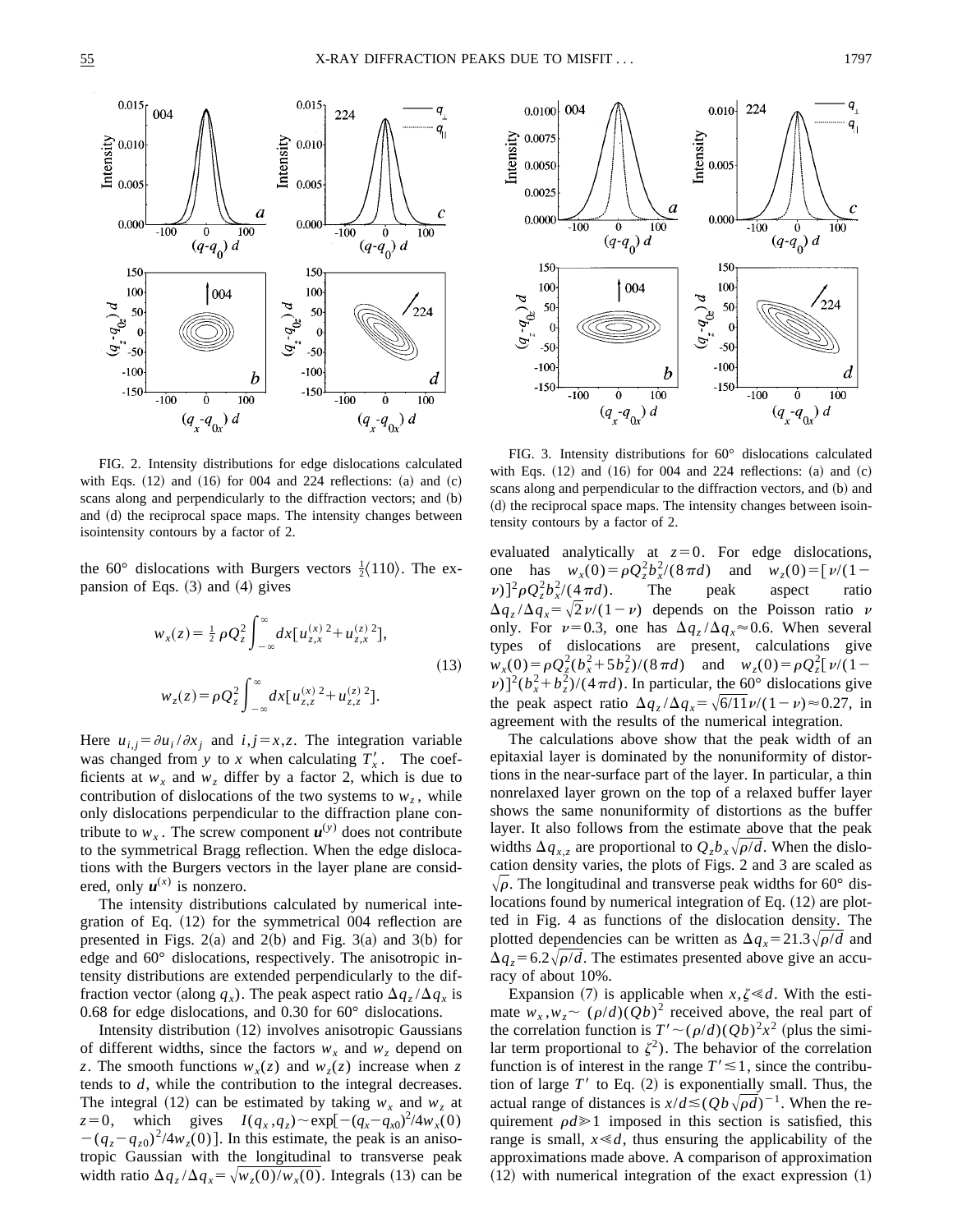

FIG. 4. Longitudinal and transverse full width at half maximum (FWHM) of the calculated diffraction peaks for  $60^{\circ}$  dislocations with Burgers vectors  $\frac{1}{2}$ (110) in the symmetrical 004 Bragg reflection.

for dislocation density  $\rho d=20$  (not presented) gives a difference of less than 1%, comparable to the accuracy of the calculations. When the dislocation density is small,  $\rho d \leq 1$ , the approximation made in the present section cannot be applied. This case is considered in Sec. IV.

It is worth noting that the results presented above for misfit dislocations distributed in the plane of the interface differ from the results received by Krivoglaz<sup>11</sup> for straight dislocations uniformly distributed parallel to each other in a bulk crystal. The dislocation distortions behave as  $\nabla u \sim 1/r$  in the infinite solid. The integrals similar to Eq.  $(13)$  in the bulk crystal,  $\int d^2r(\nabla u)^2$ , diverge proportional to ln*L*, where *L* is the system size. As a result, the peak width logarithmically depends on the system size. One-dimensional integrals of the present problem  $\int dx (\nabla u)^2$ , with  $\nabla u$  decreasing as  $1/x$  or faster, converge, and the peak width is size independent.

Let us proceed to a general case of an asymmetric reflection  $Q=(Q_x,0,Q_z)$ . Using expansion (7), one receives

$$
T'(x, z_s, z_{s'}) = w_{xx}(z_s)x^2 + 2w_{xz}(z_s)x\zeta + w_{zz}(z_s)\zeta^2.
$$
 (14)

To evaluate the coefficients, one takes into account that  $u_x^{(x)}(x, z)$  and  $u_z^{(z)}(x, z)$  are odd functions of *x*, while  $u_x^{(z)}(x, z)$  and  $u_z^{(x)}(x, z)$  are even functions of *x*. Then one has

$$
w_{xx}(z) = \frac{\rho}{2} \sum_{\sigma=x,z} \int_{-\infty}^{\infty} dx (Q_x^2 u_{x,x}^{(\sigma)} + Q_z^2 u_{z,x}^{(\sigma)}^2),
$$
  
\n
$$
w_{xz}(z) = \frac{\rho}{2} Q_x Q_z \sum_{\sigma=x,z} \int_{-\infty}^{\infty} dx (u_{x,x}^{(\sigma)} u_{z,z}^{(\sigma)} + u_{x,z}^{(\sigma)} u_{z,x}^{(\sigma)}),
$$
  
\n
$$
w_{zz}(z) = \frac{\rho}{2} \left\{ \sum_{\sigma=x,z} \int_{-\infty}^{\infty} dx (Q_x^2 u_{x,z}^{(\sigma)} + 2Q_z^2 u_{z,z}^{(\sigma)}^2) + \int_{-\infty}^{\infty} dx Q_x^2 u_{x,z}^{(\nu)} \right\}.
$$
  
\n(15)

For edge dislocations, only the  $u^{(x)}$  component of the displacements contribute to Eq.  $(15)$ .

Performing the Fourier transformation  $(1)$  with the real part of the correlation function  $(14)$  and the imaginary part  $(8)$ , one has the intensity

$$
I(q_x, q_z) = \pi \int_0^d \frac{dz}{\sqrt{\det \hat{w}}} \exp[-\frac{1}{4} w_{ij}^{-1} (\bm{q} - \bm{q}_0)_i (\bm{q} - \bm{q}_0)_j],
$$
\n(16)

where  $\hat{w}$  is a 2×2 symmetrical matrix with the elements  $w_{ij}$  given by Eq. (15), and  $i, j = x, z$ , and  $w_{ij}^{-1}$  are elements of the reciprocal matrix  $\hat{w}^{-1}$ . The intensity distributions calculated by numerical integration of Eq.  $(16)$  for the asymmetrical 224 reflection are presented in Figs.  $2(c)$  and  $2(d)$  and Fig.  $3(c)$  and  $3(d)$ . The anisotropic intensity distributions are extended perpendicularly to the diffraction vector.

To estimate integral  $(16)$ , one can take, as above, the smooth functions  $w_{ij}(z)$  at  $z=0$ . Analytical integration of Eq. (15) for the edge dislocations yields  $w_{xx}(0) = \rho ( Q_x^2 + Q_z^2) b_x^2 / (8 \pi d), w_{xz}(0) = -1/2$  $(1 - \nu) \rho Q_x Q_z b_x^2 / (8 \pi d),$  and  $w_{zz}(0) = \rho (Q_x^2 + 2[\nu/\sqrt{2} + \nu/\sqrt{2}])$  $(1-\nu)$ <sup>2</sup> $Q_z^2$  $b_x^2/(8\pi d)$ . The orientation of the anisotropic Gaussian distribution of the intensity follows orientation of the main axes of the tensor  $\hat{w}^{-1}$ . The angle  $\varphi$  between *z* axis and the minor axis of the tensor is given by  $\tan 2\varphi = 2w_{xz}/(w_{zz} - w_{xx})$ . Calculating this angle for the 224 reflection, one receives  $\varphi=36^\circ$ . The angle between the diffraction vector and *z* axis is  $arctan(Q_x/Q_z) = 35^\circ$ , i.e., the intensity distribution is extended almost perpendicularly to the diffraction vector. The isointensity map, Fig.  $2(d)$ , confirms this conclusion. It is worth noting, however, that there is no symmetry-related restriction for the orientation of the intensity distribution with respect to the diffraction vector. The two directions occur close to each other for commonly used reflections. Orientations of the intensity distributions with respect to the diffraction vector are slightly different for edge and  $60^{\circ}$  dislocations, cf. Figs. 2(d) and 3(d).

#### **C. Spatial correlations of dislocations**

The considerations above assume that dislocations take their positions independently from each other. One can expect, however, that the misfit dislocations are correlated due to kinetic and energetic reasons: the dislocations are created by a limited number of the sources and then redistribute to minimize the elastic energy. Regular arrays of the misfit dislocations are reported for large densities of the dislocations. The spatial correlations of the dislocations can be taken into account in evaluation of the x-ray correlation function  $G(x, z<sub>s</sub>, z<sub>s</sub>)$ , as discussed in the Appendix A. However, the correlation functions are not known, and in addition calculations become complicated even if only pair correlations are involved.

For large dislocation densities, when the mean distance between dislocations is much smaller than the layer thickness *d*, one can expect that the correlation length of the spatial correlations is also small in comparison with *d*. Then the effect of spatial correlations can be taken into account rather easily, since the characteristic length of the correlation function  $\varepsilon_{\alpha\alpha'}(\mathbf{R}_t - \mathbf{R}_{t'})$  entering Eq. (A12) is much smaller than *d*, while the factors  $\Phi_{t\alpha}$  vary on distances comparable with *d* and can be kept constant during summation of the correlation function. Equation  $(A12)$  simplifies to

$$
T(\boldsymbol{R}_s, \boldsymbol{R}_{s'}) = \sum_{t\alpha} c_{\alpha} \Phi_{t\alpha} - \frac{1}{2} \Sigma_{\alpha\alpha'} \epsilon_{\alpha\alpha'} \Sigma_t \Phi_{t\alpha} \Phi_{t\alpha'}, \qquad (17)
$$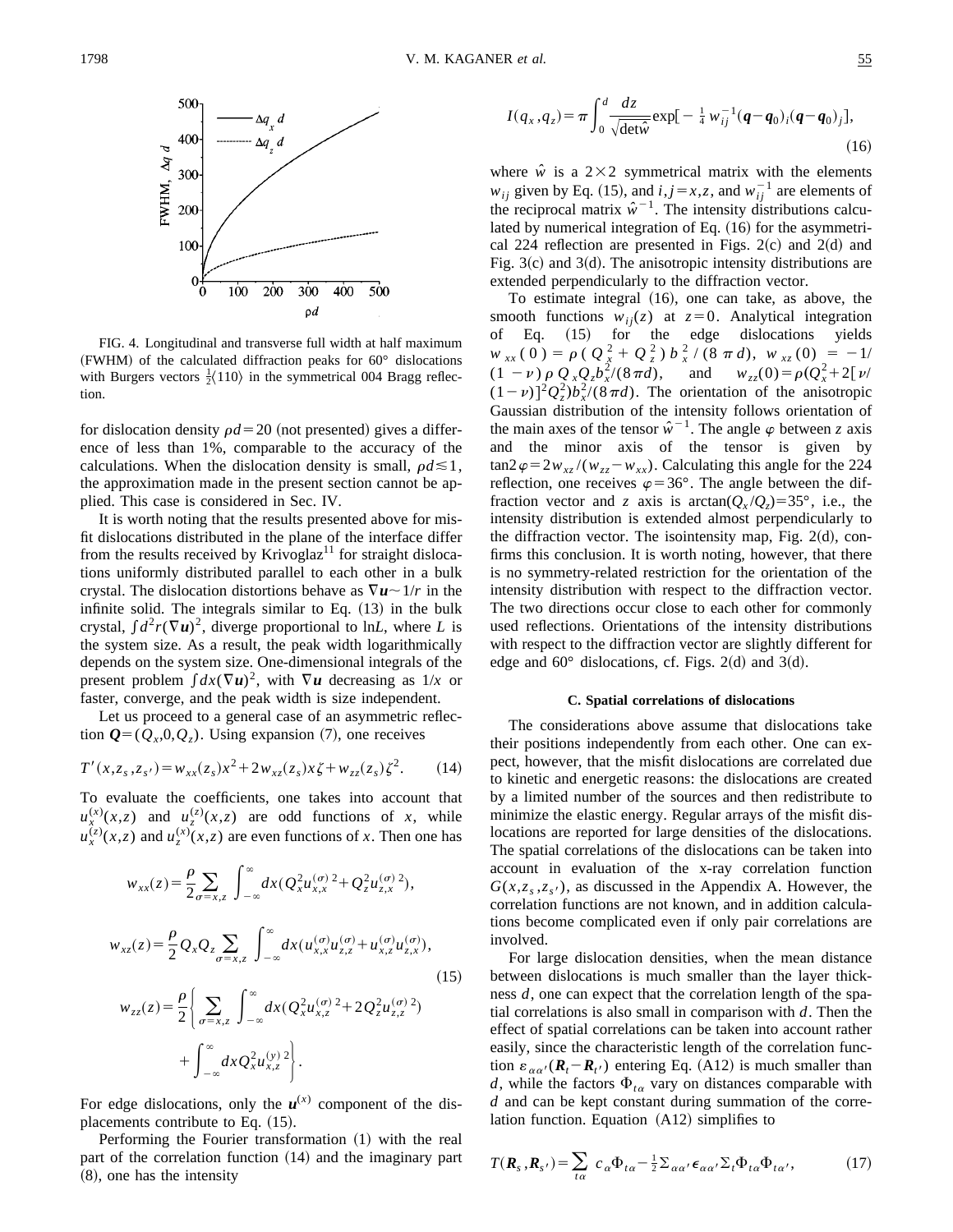where  $\epsilon_{\alpha\alpha'} = \sum_t \epsilon_{\alpha\alpha'}(\mathbf{R}_t)$  are constant factors describing the correlations, and  $\Phi_{t\alpha} = \exp[iQ \cdot (\mathbf{u}_{sta} - \mathbf{u}_{s'ta})] - 1$  are the same factors as in Eqs.  $(3)$  and  $(4)$ . The first term of Eq.  $(17)$ describes uncorrelated dislocations, and the second term is due to spatial correlations of the dislocations. Making use of approximation (7), one expands  $\Phi_{t\alpha}$  in the first term of Eq.  $(17)$  up to the terms of the second order over *x* and  $\zeta$ . In the second term of Eq. (17) the expansion of  $\Phi_{t\alpha}$  can be restricted, with the same accuracy, with the terms linear over  $x$  and  $\zeta$ . The higher-order correlation functions entering Eq.  $(A11)$  can be neglected, since they give terms of higher order over  $x$  and  $\zeta$ .

Let us first consider the case of dislocations with only one type of the Burgers vectors, the edge dislocations. Correlations between dislocations either parallel or perpendicular to the incidence plane are described by a single correlation parameter  $\epsilon = \sum_i \epsilon(R_i)$ , and the two systems of dislocations are assumed to be uncorrelated with each other. The spatial correlations of the dislocations do not contribute to the imaginary part  $T''$  of the x-ray correlation function. Thus, the diffraction peak due to spatially correlated dislocations remains in the same position due to uncorrelated dislocations. In the real part  $T'$  of the x-ray correlation function, the second term of Eq.  $(17)$  contributes by changing the number density of dislocations *c* by  $c + \epsilon$ . Equations (14)–(16) remain applicable after multiplying the dislocation density  $\rho$  by a factor  $\gamma=1+c^{-1}\epsilon$ . Thus the peak width is influenced by the correlations by replacing the dislocation density  $\rho$  by an effective density  $\gamma \rho$ . As shown in Appendix A, the correlation parameter  $\gamma$  can be quite generally related to fluctuations of the number of dislocations:  $\gamma = \langle (\Delta N)^2 \rangle/N$ , where *N* is the mean number of dislocations in some interval, and  $\Delta N$  is a random variation of this quantity. Positionally uncorrelated dislocations can be considered as a gas of noninteracting particles, which gives  $\langle (\Delta N)^2 \rangle = N$ , and thus  $\gamma = 1$ . The correlated dislocations can be treated similarly to a liquid, where distances between particles deviate only slightly from the mean distance, and fluctuations of the number of particles are smaller than in the gas,  $\langle (\Delta N)^2 \rangle \langle N$ . Then the correlation parameter  $\gamma$ <1 and the diffraction peak is narrower than at the same density of uncorrelated dislocations. In Secs. V and VI we compare the experimental data for several heteroepitaxial systems with calculations in the framework of the present approach, and find that in the relaxed systems possessing large mismatch, the observed peaks are considerably narrower than the peaks calculated for uncorrelated dislocations, so that the correlation parameter  $\gamma \ll 1$ .

For several types of dislocations with the Burgers vectors **, one can introduce correlation factors**  $\epsilon_{11}$  for correlations between dislocations with one and the same Burgers vector, and  $\epsilon_{12}$  for dislocations with different Burgers vectors. Then, for a symmetrical Bragg reflection, Eqs.  $(13)$  are replaced by

$$
w_x(z) = \frac{1}{2} \rho Q_z^2 \int_{-\infty}^{\infty} dx \left[ \gamma_1 u_{z,x}^{(x)}{}^2 + \gamma_2 u_{z,x}^{(z)}{}^2 \right],
$$
  
\n
$$
w_z(z) = \rho Q_z^2 \int_{-\infty}^{\infty} dx \left[ \gamma_1 u_{z,z}^{(x)}{}^2 + \gamma_2 u_{z,z}^{(z)}{}^2 \right],
$$
\n(18)

where  $\gamma_1 = 1 + c_1^{-1}(\epsilon_{11} + \epsilon_{12}), \gamma_2 = 1 + c_1^{-1}(\epsilon_{11} - \epsilon_{12}),$  and  $c<sub>1</sub>$  is the number density of dislocations of each type. Two correlation parameters  $\gamma_1$  and  $\gamma_2$  can be found in the x-raydiffraction experiment by measuring the peak widths in directions along and perpendicular to the diffraction vector. When the correlations between dislocations of different types are absent, i.e.,  $\epsilon_{12}=0$ , one can introduce, as above, a single factor  $\gamma = \gamma_1 = \gamma_2$  related to the mean-square fluctuations of number of the dislocations.

The dislocation distribution can have, in addition to the spatial correlations on the length scale small in comparison with the layer thickness *d*, nonuniformities with a characteristic length large in comparison with *d*. This long-range nonuniformity can be taken into account by considering a varying dislocation density  $\rho = \rho(x)$ . The main effect is due to local variations of the peak position, rather than variations of the peak width. Including a random variation  $\delta \rho(x)$  of the dislocation density in Eq.  $(9)$  and treating it as a Gaussian random variable, one has an additional contribution

$$
\delta T' = \frac{1}{2} \langle (\delta \rho / \rho)^2 \rangle (q_{0x} x + q_{0z} \zeta)^2 \tag{19}
$$

to the correlation function  $(11)$  and an additional broadening of the diffraction peaks. In the symmetrical Bragg reflection, in particular, the peak broadens in the  $q<sub>z</sub>$  direction.

Another possibility is a variation  $\delta \rho = \rho_+ - \rho_-$  of the relative densities  $\rho_{\pm}$  of the two types of dislocations with Burgers vectors  $(b_x, b_y, \pm b_z)$  with the same misfit component  $b_x$  and the opposite tilt components  $\pm b_z$ , which is energetically less costly, since it does not change the local degree of relaxation. Keeping the total density  $\rho = \rho_+ + \rho_$ constant, one obtains an additional contribution to Eq.  $(8)$ :

$$
\delta \rho \bigg( x \int_{-\infty}^{\infty} dx \frac{\partial Q_z u_z^{(z)}}{\partial x} + \zeta \int_{-\infty}^{\infty} dx \frac{\partial Q_x u_x^{(z)}}{\partial z} \bigg). \tag{20}
$$

The integrals of Eq.  $(20)$ , calculated with the displacements given in Appendix B, are equal to  $-Q_zb_z$  and  $Q_xb_z$ , respectively. Averaging over a Gaussian distribution of  $\delta \rho(x)$ , one finds the contribution to the correlation function,

$$
\delta T' = \frac{1}{2} \langle (\delta \rho / \rho)^2 \rangle (Q_z x - Q_x \zeta)^2 b_z^2, \tag{21}
$$

which gives rise to an additional broadening of the diffraction peak in the direction orthogonal to the diffraction vector *Q*, due to local variations of the tilt.

## **IV. DIFFRACTION PEAKS AT SMALL DENSITIES OF DISLOCATIONS**

The approximations of Sec. III are developed for large densities of dislocations. For small dislocation densities  $pd \leq 1$ , a general analysis based on the equations of Sec. II has to be performed. The presence or absence of the coherently scattered wave depends on the long-range limit of the correlation function.<sup>11</sup> Let us consider the limit of the correlation function  $T(x, z_s, z_{s'})$  on large separations,  $T_{\infty}(z_s, z_{s}) = \lim_{x \to \infty} T(x, z_s, z_{s})$ . The contribution due to dislocations parallel to the incidence plane  $T_x(z_s, z_{s})$  does not depend on *x*. The limit  $T_{\infty}$  due to dislocations perpendicular to the incidence plane is finite, as will be shown below. Then the intensity  $I(q_x, q_z)$  contains a term propor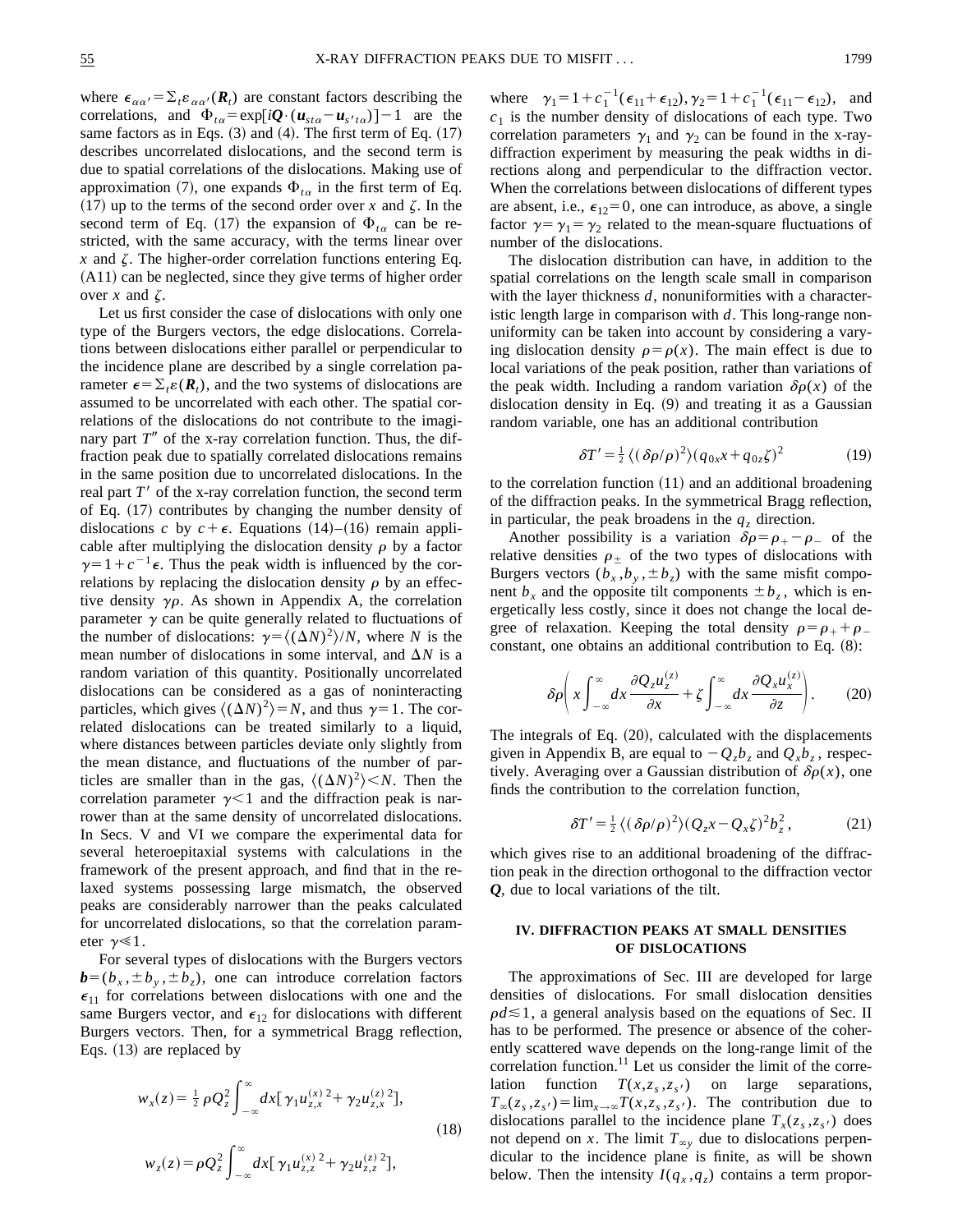tional to the delta function  $\delta(q_x)$ , which reflects presence of the long-range order in the layer and can be referred to as the coherent intensity. One can present the intensity as

$$
I(q_x, q_z) = 2 \pi \delta(q_x) I_{\text{coh}}(q_z) + I_{\text{diff}}(q_x, q_z), \qquad (22)
$$

where

$$
I_{\text{coh}}(q_z) = \int_0^d \int_0^d dz_s dz_s e^{iq_z(z_s - z_{s'})} e^{-T_{\infty}(z_s, z_{s'})}
$$
 (23)

is the coherent intensity. In a dislocation-free layered system  $T=0$ , one has the well-known result  $I_{coh}(q_z)$  $4q_z^{-2}$ sin<sup>2</sup>( $q_z d/2$ ). The remaining part of the intensity, which does not exhibit singularities,

$$
I_{\text{diff}}(q_x, q_z) = \int_{-\infty}^{\infty} dx \int_0^d \int_0^d dz_s dz_s e^{iq_x x + iq_z(z_s - z_{s'})}
$$

$$
\times [e^{-T(x, z_s, z_{s'})} - e^{-T_{\infty}(z_s, z_{s'})}], \tag{24}
$$

is the diffuse intensity.

The calculations involve several infinity limits: the correlation function  $T(x, z_s, z_{s'})$  is a result of the integration (4) in the infinite limits, while its limit at  $x \rightarrow \infty$  is applied in the  $\int$ integral  $(1)$  also taken in the infinite limits. The hierarchy can be imposed as follows. The integral  $(4)$  for the correlation function  $T(x, z_s, z_{s})$  is taken, as is shown in Appendix A  $[Eq. (A8)]$ , over all possible positions of the dislocations in the sample,  $x \in (-L_s, L_s)$ , where  $2L_s \times 2L_s$  is the lateral sample size. The Fourier transformation  $(1)$  corresponds to a summation over the area illuminated by the x rays, cf. Eq.  $(A3)$ ,  $x \in (-L_i, L_i)$ , where  $2L_i \times 2L_i$  is the size of the illuminated area. We take, as it is usually realized experimentally,  $L_i \ll L_s$ . The limit  $x \rightarrow \infty$  of the correlation function  $T(x, z_s, z_s)$  implies  $d \le x \sim L_i \le L_s$ . Therefore, one can consider the correlation function  $T(x, z_s, z_{s})$  as a result of the integration  $(4)$  in the infinite limits for a finite *x*, and proceed to the limit  $x \rightarrow \infty$  on the next stage. The delta function  $\delta(q_x)$  in Eq. (22) represents a peak with the height proportional to  $L_i$ , and a half-width of the order of  $L_i^{-1}$ .

To find the limit  $T_{\infty y}$ , one takes into account that the dislocation displacements  $u_{\alpha}(x',z)$  tend to zero at large x', and either one or the other of the two displacements entering Eq. (4) is small during integration at infinitely large separation *x*. The real part  $T'_{\infty y}$  can be represented as a sum  $T'_{\infty y}(z_s, z_{s}) = W(z_s) + W(z_{s})$ , where

$$
W(z) = \sum_{\alpha} \rho_{\alpha} \int_{-\infty}^{\infty} dx \{ 1 - \cos(Q \cdot u_{\alpha}(x, z)) \} \qquad (25)
$$

is a static Debye-Waller factor due to dislocations perpendicular to the incidence plane. The contribution  $T'_x(z_s, z_{s'})$  to the coherent peak due to dislocations parallel to the incidence plane cannot be represented in this way. When  $x \rightarrow \infty$ , the dislocation displacements  $u_{\alpha}$  decrease as  $1/x$  or faster, the cosine term in Eq.  $(25)$  can be expanded in power series and the integral  $\int (Q \cdot u)^2 dx$  converges, thus ensuring that the Debye-Waller factor  $W(z)$  is finite. This is dissimilar to the dislocations uniformly distributed in a bulk crystal, where the two-dimensional integral  $\int (Q \cdot u)^2 d^2r$  diverges at  $r \rightarrow \infty$ , the Debye-Waller factor is infinite, and the true Bragg

peak is absent.<sup>11</sup> To estimate  $T'_x$  and *W*, one takes into account that the terms in the wavy brackets of Eqs.  $(3)$  and  $(25)$ are of the order of unity for  $|x| \le d$ , and decrease for larger *x* fast enough. Then the estimate is  $W, T_x' \sim \rho d$ . The coherent intensity is exponentially small when the dislocation density is large,  $\rho d \ge 1$ . For that reason the coherent intensity was not taken into account in Sec. III.

In a symmetrical Bragg reflection, the imaginary part  $T''_{\infty y}$  can be represented in a similar way,  $T''_{\infty y}(z_s, z_{s}) = V(z_s) - V(z_{s}),$  where

$$
V(z) = -\sum_{\alpha} \rho_{\alpha} \int_{-\infty}^{\infty} dx \sin(Q \cdot u_{\alpha}(x, z)).
$$
 (26)

The displacement component  $u_z^{(x)}$  decreases as  $1/x^2$  at large *x*, and the integral converges. Let us make an unphysical assumption for a moment, postulating that the product  $Q \cdot u_{\alpha}$  is always small in comparison with unity. This assumption implies that the misfit is dissolved in infinitesimal dislocations whose Burgers vectors are much smaller than the lattice spacing. Then the integrand of Eq.  $(26)$  can be expanded up to the term linear over  $Q \cdot u_{\alpha}$ , and the integration yields  $V(z) = q_{0z}z$ , where  $q_{0z}$  is given by Eq. (10). Substituting this expression into Eq.  $(23)$ , one finds that the peak of the coherent intensity is located at  $q_z = q_{0z}$ , the position given by the mean distortions. However, this result is based on an unphysical assumption. The product  $Q \cdot u_{\alpha}$  can be of the order of unity,  $V(z)$  is smaller than  $q_{0z}z$ , and thus the shift of the coherent peak due to the misfit dislocations is smaller than  $q_{0z}$ .

The coherent intensity  $I_{coh}(q_z)$  calculated by Eq. (23) in the symmetrical 004 Bragg reflection is presented in Fig. 5. The peak width is given by the reciprocal thickness of the layer  $d^{-1}$ , and does not depend on the dislocation density. As the dislocation density increases, the peak intensity exponentially decreases, and the peak shifts. The shift of the coherent peak is smaller than the value  $(10)$  given by the mean distortions, which is shown in Fig.  $5(b)$  by crosses. It is usually assumed, without any proof (see, e.g., Ref. 12), that positions of the diffraction peaks follow the mean distortions in the crystal. We showed in Sec. III that this statement is correct when the dislocation density is large. In that case, the peak is diffuse, and is governed by correlations of displacements at closely spaced lattice sites, i.e., by the mean local distortions in the crystal. The coherent peak observed at low dislocation densities is due to correlations between displacements at the sites separated by large distances. When the relative displacement is as large as the lattice spacing, it has no effect on the peak position, but makes a large contribution to the mean distortion. As a result, the shift of the coherent peak due to the misfit dislocations is smaller than the value given by the mean distortions.

The Debye-Waller factor  $(25)$  and the phase factor  $(26)$ can also be applied for the calculation of rocking curves under dynamical diffraction conditions, by employing them in the Takagi-Taupin equations. It is worth noting, however, that these factors describe the effect of the dislocations perpendicular to the incidence plane. The dislocations parallel to the incidence plane produce displacements which do not depend on the lateral coordinate *x* in that plane, but depend on the coordinate *y* normal to it. Then the solution of the dy-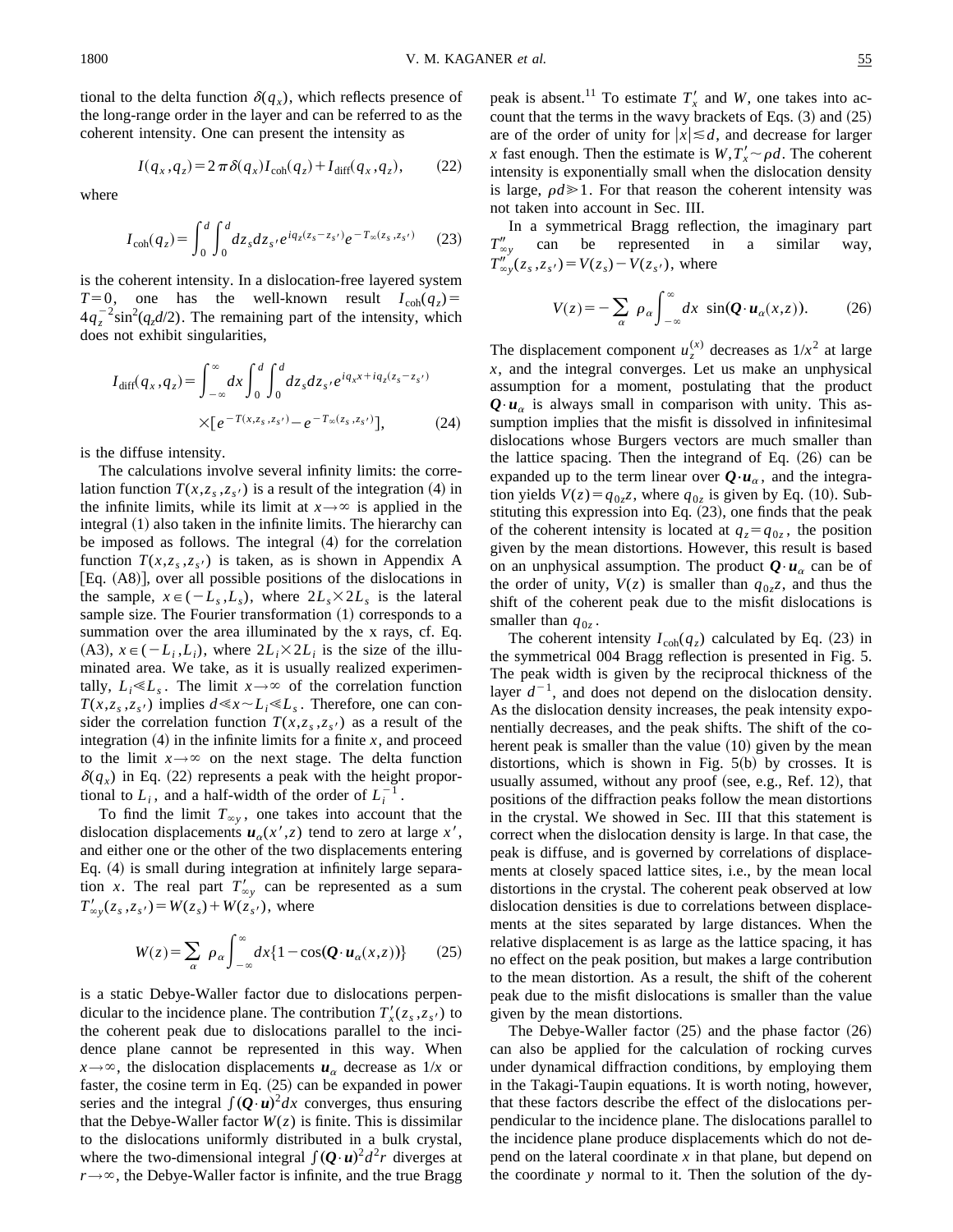

FIG. 5. Intensity of the coherent peak, Eq.  $(23)$ , in the symmetrical  $004$  reflection presented on linear  $(a)$  and logarithmic  $(b)$  scales. The crosses mark positions of the peak maxima given by the mean distortions.

namical problem involves numerical integration of the Takagi-Taupin equations in each scattering plane with subsequent average of the intensities. The corresponding average in the framework of the kinematical theory is given by Eq.  $(3)$ .

In an asymmetrical reflection, the integral  $(26)$  diverges logarithmically, due to the contribution of the displacement  $u_x^{(x)}$  which decreases as  $1/x$  at large *x*. The difference  $V(z_s) - V(z_{s'})$  converges, however. The imaginary part of the limit  $T''_{\infty y}$  can be written as a difference the limit  $I_{\infty y}$  can be written as a difference  $T''_{\infty y}(z_s, z_{s}) = \widetilde{V}(z_s) - \widetilde{V}(z_{s})$  of two finite quantities, to define

$$
\widetilde{V}(z) = -\sum_{\alpha} \rho_{\alpha} \int_{-\infty}^{\infty} dx [\sin(Q \cdot u_{\alpha}(x, z)) - v(x)]. \quad (27)
$$

Here  $v(x)$  is an arbitrary regular function possessing the same asymptotic behavior on  $x \rightarrow \infty$  as the product  $Q_x u_x^{(x)}$  namely,  $Q_x u_x^{(x)} \sim 2Q_x b_x d/(\pi x)$ . We use the function  $v(x)=(2Q_xb_x/\pi)x d/(x^2+d^2)$ . The integral  $\int_{-\infty}^{\infty} dx' [v(x') - v(x' - x)]$  is zero for large but finite *x*. This result is applied in Eq.  $(23)$ , and means that the coherent peak does not shift in the  $q_x$  direction but remains in the same position as for the strained dislocation-free reference layer. Note that the unphysical assumption of dislocations with infinitesimal Burgers vectors would lead, in the same way as above, to the displacement of the Bragg peak by  $q_{0x}$ , Eq. (10), as given by the mean distortions.

The common treatment of the lateral position of the  $peak<sup>12</sup>$  is based on a consideration of the mean strain in the layer which adopts additional atomic planes (the dislocation half-planes), while its length remains fixed. The uniform strain would give rise to a layer incommensurate with the substrate, a state which is never observed in the epitaxial growth. The state which is realized is essentially nonuniform, with strains concentrated at the misfit dislocations. At the dislocation, the displacement jumps by the Burgers vector. Considering the mean distortions, one uniformly dissolves the jumps among all atomic planes, and the mean strain effect is treated to cause a shift of the diffraction peak. However, the Burgers vector is equal to a lattice translation. An insertion of the dislocation extra half-plane does not directly influence the x-ray diffraction, but causes nonuniform distortions around the dislocation, which decrease as the distance from the dislocation increases. The mean effect of the elastic distortions is calculated above. The displacements decrease fast enough and do not change the mean lattice spacing. Thus, when the mean distance between dislocations exceeds the layer thickness, the layer contains slightly distorted regions between dislocations which give rise to the coherent Bragg peak, laterally unshifted with respect to the substrate peak. The strongly distorted regions around the dislocations cause diffuse scattering, whose peak position does not coincide with that of the coherent peak. As the dislocation density increases, the coherent peak intensity exponentially decreases, while the diffuse peak reaches the position given by the mean distortions.

Calculation of the diffuse intensity is considerably simplified in the limit of very small dislocation densities,  $\rho d \le 1$ . In that case, the correlation function  $T(x, z_s, z_{s'})$  is small, and the expansion  $exp(-T) \approx 1 - T$  can be applied in Eq. (24). Changing the sequence of the integrations, one receives, for  $q_{r} \neq 0$ ,

$$
I_{\text{diff}}(q_x, q_z) = \sum_{\alpha} \rho_{\alpha} \left| \int_{-\infty}^{\infty} dx \int_{0}^{d} dz \ e^{iq_x x + iq_z z} \right|
$$

$$
\times \left[ e^{iQ \cdot u_{\alpha}(x, z)} - 1 \right]^{2}.
$$
 (28)

In this limiting case, the dislocations perpendicular to the incidence plane contribute to the diffuse intensity additively, and the intensity is proportional to their density. The dislocations parallel to the incidence plane do not contribute to the diffuse scattering. Figure 6 presents distributions of the diffuse intensity calculated by Eq.  $(28)$ . In the symmetrical Bragg reflection (Fig. 6, left column), the main spot of the diffuse intensity is elongated in the  $q<sub>z</sub>$  direction, normal to the layer surface. It is accompanied by two satellite spots of lower intensity extending in the  $q_x$  direction [see Figs. 6(a) and  $6(c)$ . Comparing contributions of different types of the dislocations to sum  $(28)$ , we found that each satellite is due to  $60^\circ$  dislocations with a definite tilt component  $b_z$  of the Burgers vector. Dislocations with opposite tilt components give rise to different satellites. These satellites are absent for edge dislocations (not presented). The satellites in the  $q_z$ -direction in Figs. 6(b) and 6(c) are the layer truncation effect. In the asymmetrical reflection  $(Fig. 6, right column)$ , the diffuse spot is extended in two directions, perpendicular to the surface and perpendicular to the diffraction vector. The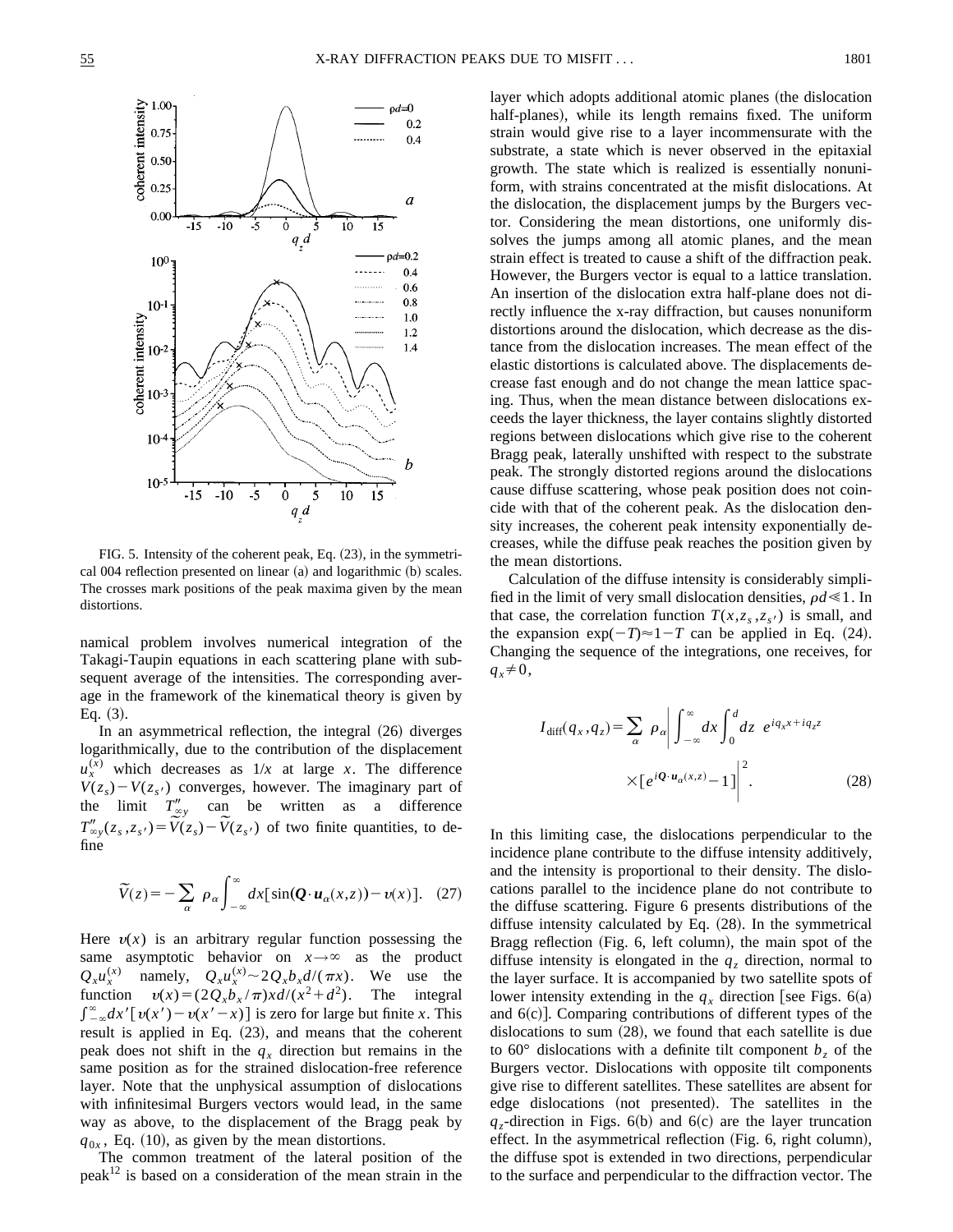

FIG. 6. Calculated diffuse intensities for small dislocation densities,  $\rho d \ll 1$ , of 60° misfit dislocations in the scans along the diffraction vector  $(a)$  and  $(d)$  and perpendicular to it  $(b)$  and  $(e)$ , and the reciprocal space maps  $(c)$  and  $(f)$  in the symmetrical 004 Bragg reflection (left) and asymmetrical 224 reflection (right). The intensity changes between isointensity contours by a factor of 2.

scans along and perpendicular to the diffraction vector are asymmetric, and possess complicated structure with several satellites.

The transformation of the diffuse intensity distribution with increasing dislocation density is shown in Figs. 7 and 8. Calculations were performed on the basis of Eq.  $(24)$ . Figure 7 presents scans of the intensity in the  $q_x$  and  $q_z$  directions, which correspond to the  $\omega$  and  $\omega/2\theta$  scans in the experiment, in the symmetrical 004 Bragg reflection. The  $q_z$  scan [Fig.  $7(a)$ ] demonstrates a continuous shift of the diffuse peak in the direction of the diffraction vector, when the dislocation density increases. At low dislocation densities, the shift is slightly smaller than the value  $(10)$  given by the mean distortions, but practically reaches this value at  $\rho d > 1$ . The width of the peaks is determined by the reciprocal thickness of the layer,  $\Delta q_z \approx 2\pi/d$ . Figures 7(b) and 7(d) present  $q_x$ scans of the peaks. Two satellites, which are clearly separated from the main part of the diffuse peak at very low dislocation densities [Fig.  $6(a)$ ], transform to "shoulders" of the peak. At dislocation densities  $\rho d > 1$ , the peaks become Gaussian-like ones. The transformation of the reciprocal



FIG. 7. Scans of the diffuse intensity in directions along  $(a)$  and perpendicular  $(b)$ – $(d)$  to the diffraction vector for dislocation densities  $\rho d = 0.5$  (b), 1.0 (c), and 2.0 (d). 004 reflection.

space maps is shown in Fig. 8. As the dislocation density increases, the diffuse spots extend in a direction perpendicular to the diffraction vector, thus receiving the shape characteristic of large dislocation densities, cf. Figs. 2 and 3. In the asymmetric reflection, the peak shifts both laterally and normally to the layer. Let us remind the reader that the peak of coherent scattering  $I_{\text{coh}}(q_z)$  is located at  $q_x=0$ . The positions of the coherent and diffuse peaks in the asymmetric reflection do not coincide, and represent a doublet. Such a doublet can be observed in a limited range of the dislocation densities, since the coherent intensity exponentially decreases with increasing dislocation density. At  $\rho d > 1$ , the position of the diffuse peak follows the mean distortions  $(10).$ 

Separation of the coherent and the diffuse components of the scattered intensity in Eq.  $(22)$  implies infinitely good resolution of the measurements, allowing us to distinguish a sharp diffuse peak from the infinitely sharp  $\delta$ -shaped coherent peak. The effect of the instrumental resolution can be directly included into the calculations. The intensity  $I(q_x, q_z)$  measured in the experiment is the convolution of the intensity  $I(q_x, q_z)$  due to the ideal plane wave illumination with the resolution function  $R(q_x, q_z)$ ,

$$
\mathcal{I}(q_x, q_z) = \int \int dq'_x dq'_z I(q'_x, q'_z) R(q_x - q'_x, q_z - q'_z).
$$
\n(29)

Expressing the intensity  $I(q_x, q_z)$  via the correlation function, Eq.  $(1)$ , and calculating the convolution integral, one receives

$$
\mathcal{I}(q_x, q_z) = \int_{-\infty}^{\infty} dx \int_0^d \int_0^d dz_s dz_s e^{iq_x x + iq_z(z_s - z_{s'})}
$$
  
 
$$
\times G(x, z_s, z_{s'}) R(x, z_s - z_{s'}),
$$
 (30)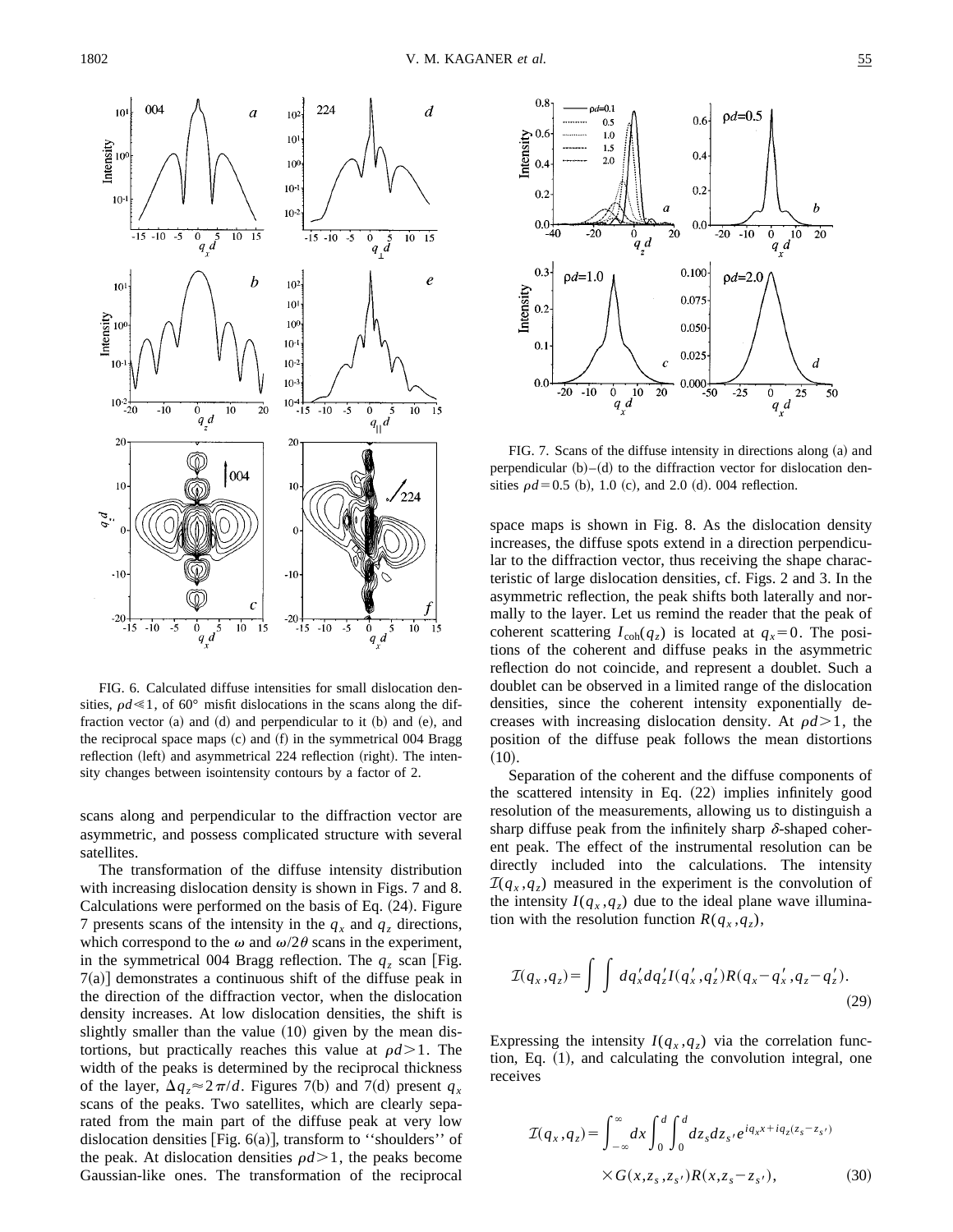

FIG. 8. Calculated reciprocal space maps of the diffuse intensity in the symmetrical 004 Bragg reflection  $(a)$ – $(c)$  and asymmetrical 224 reflection (d)–(f) for dislocation densities  $\rho d = 0.5$  (a) and (d),  $1.0$  (b) and (e), and  $2.0$  (c) and (f). The intensity changes between isointensity contours by a factor of 2.

where  $R(x, z)$  is the Fourier transform of the resolution function  $R(q_x, q_z)$ . Equation (30) does not contain a  $\delta$ -function term, since  $R(x, z_s - z_{s'}) \rightarrow 0$  as  $x \rightarrow \infty$ .

#### **V. EXPERIMENTAL RESULTS**

The heteroepitaxial structures for the experimental study were chosen to cover a wide range of dislocation densities. In the results presented below, the parameter  $\rho d$  varies in the range from 0.1 to 500. That can be achieved only with different heteroepitaxial systems, by varying the mismatch and layer thicknesses. The results are presented in the order of increasing dislocation density. We describe the experimental setup first. The information concerning the heteroepitaxial systems is presented together with the corresponding x-raydiffraction data.

The x-ray-diffraction measurements were performed with a triple-crystal x-ray diffractometer using Cu  $K\alpha_1$  radiation. A four-reflection Bartels-type monochromator provides a highly monochromatic x-ray beam  $(\Delta \lambda/\lambda = 1.3 \cdot 10^{-4})$  with an angular spread of less than 0.06 mrad. The direction of the incident beam with respect to the sample surface is changed by rocking the sample (angle  $\omega$ ), whereas the direction of the diffracted beam can be measured with an analyzer crystal in front of the detector (angle  $2\theta$ ). By tuning these two angles a reciprocal space mapping can be performed with a resolution  $\Delta Q/Q = 10^{-4}$ .

An initial stage of relaxation of an AlAs layer on a GaAs substrate provided us with a system of very low dislocation density. The  $1.5$ - $\mu$ m-thick AlAs layer was grown by molecular-beam epitaxy (MBE) on a low miscut semiinsulating GaAs substrate, and covered by 20 nm of GaAs. The growth temperature was  $510\degree C$  and the growth velocity was 0.46  $\mu$ m/h. The surface reconstruction during the



FIG. 9. Diffraction peaks for 004 (top) and 224 (bottom) reflections of a heteroepitaxial system AlAs/GaAs. The thickness of the AlAs layer is 1.5  $\mu$ m. Dislocation density  $\rho$ =0.073  $\mu$ m<sup>-1</sup>, as measured by x-ray topography.  $(a)$  and  $(d)$  Scans along the diffraction vectors: measurements (full lines), simulations for uncorrelated uniformly distributed  $60^\circ$  dislocations (broken lines), and the resolution function measured with a GaAs sample (dotted line).  $(b)$ – $(f)$ Reciprocal space maps: (b) and (e) measured and  $(c)$  and  $(f)$  simulated. The intensity changes between isointensity contours by a factor of 2.

growth of the AlAs was  $(2\times3)$ . The dislocation density  $\rho$ =0.073  $\mu$ m<sup>-1</sup> was directly measured by x-ray topography, so that the product  $\rho d$ =0.11 was determined prior to the x-ray-diffractometry measurements. Measured and simulated scans of the peaks and the reciprocal space maps are compared on Fig. 9. The experimental resolution is comparable with the angular scale of the features of the diffuse scattering distribution, and the simulation was performed with the aid of Eq.  $(30)$ , where the resolution function was taken as a Gaussian function with the half-width coinciding with that of the measured resolution function. In the symmetrical 004 Bragg reflection, Figs.  $9(a)-9(c)$ , the satellites of the peak are revealed. In the asymmetrical 224 Bragg reflection, Figs.  $9(d) - 9(f)$ , the distribution of the diffuse intensity is asymmetric. The fine structure  $[cf. Fig. 6(d)]$  is not revealed, due to the resolution limitation. Measured and simulated intensity distributions are in a good agreement. We stress that simulations do not involve any fitting parameter. All parameters (dislocation density, layer thickness, angular resolution) were measured independently.

Figure 10 presents measured and simulated intensity distributions for another sample of the AlAs/GaAs heteroepitaxial system showing a higher dislocation density. The 3-  $\mu$ m-thick AlAs layer was grown at essentially the same growth conditions as the previous sample. Only the growth velocity was slightly higher (0.57  $\mu$ m/h). The relaxation of 22% was measured from the layer and substrate peak positions, which gives  $\rho$ *d*=4.6. The peaks, Fig. 10, are close to anisotropic Gaussians, oriented perpendicularly to the corresponding diffraction vector. A good agreement between measured and simulated intensity distributions was found without any fitting parameter.

To reveal the satellite peaks of diffuse scattering at low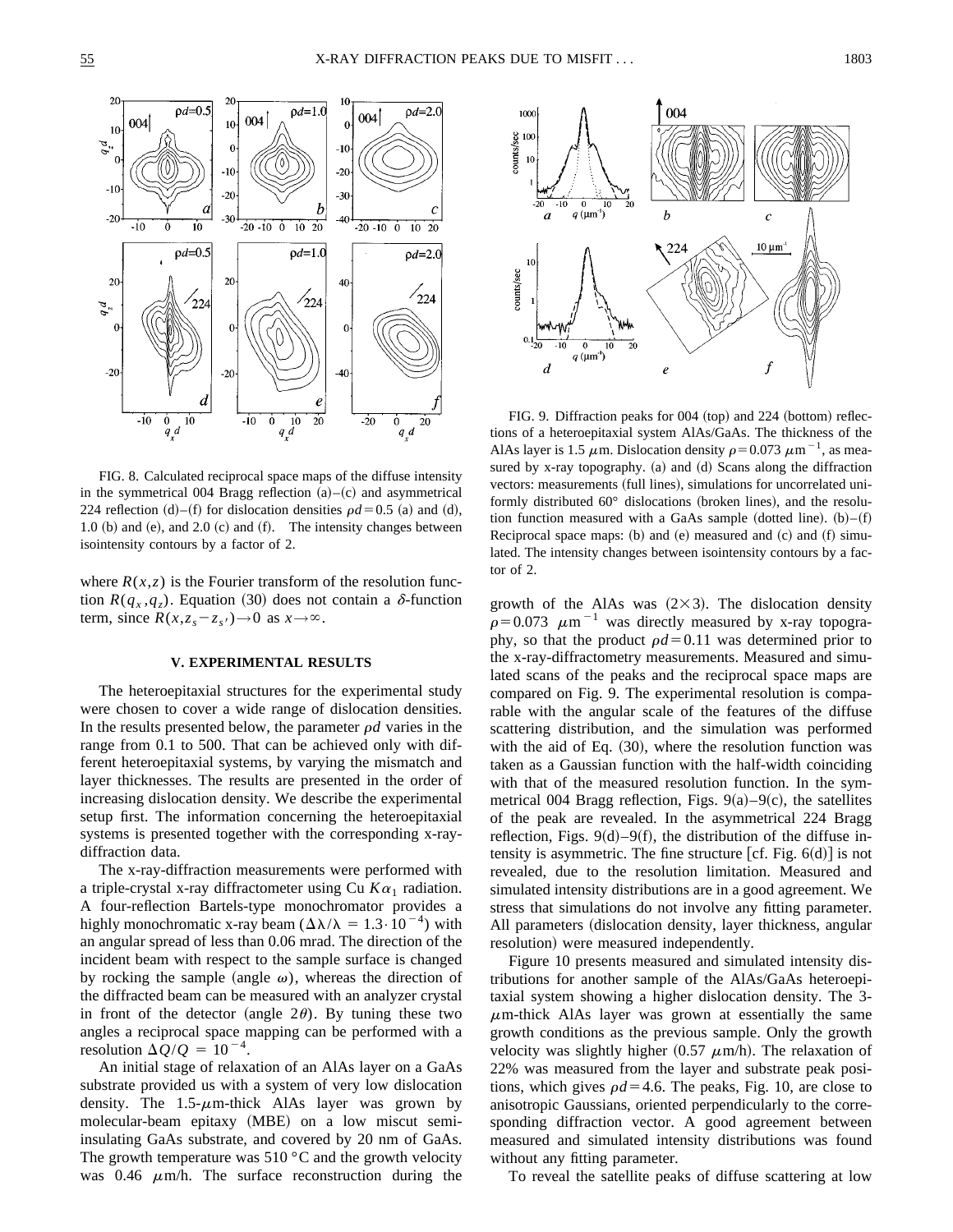



FIG. 10. Diffraction peaks for 004 (top) and 224 (bottom) reflections of a heteroepitaxial system AlAs/GaAs. The thickness of the AlAs layer is 3  $\mu$ m, the relaxation is 22%. Dislocation density  $\rho=16 \mu m^{-1}$ . (a) and (d) Scans along and perpendicular to the diffraction vectors: measurements (full lines), simulations for uncorrelated uniformly distributed  $60^{\circ}$  dislocations (broken lines), and the resolution function measured with a GaAs sample (dotted line).  $(b)$ – $(f)$  Reciprocal space maps:  $(b)$  and  $(e)$  measured and  $(c)$  and  $(f)$ simulated. The intensity changes between isointensity contours by a factor of 2.

dislocation densities separately from the central peak, the  $\text{Si}_{1-x}\text{Ge}_{x}/\text{Si}$  sample of a small layer thickness  $d=0.12 \ \mu \text{m}$ was investigated. The layer was grown by low-pressure rapid thermal chemical vapor deposition (LP/RTCVD) at 500  $^{\circ}$ C with  $x=25\%$ . The measured reciprocal space maps, Figs.  $11(b)$  and  $11(d)$ , are in a good agreement with the maps calculated for low dislocation densities, Figs.  $6(c)$  and  $6(f)$ . The satellite peaks in the diffuse scattering pattern are revealed in both symmetrical and asymmetrical reflections. The measured and simulated intensity distributions in the  $\omega$ scans (perpendicularly to the diffraction vectors) are compared in Figs.  $11(a)$  and  $11(c)$ . The angular distance between the satellite maxima on the simulated curve does not depend on the dislocation density, and occurs about 20% larger than the measured one. The discrepancy can be due to the elastic anisotropy, which was not taken into account in the simulations. Both coherent and diffuse components of the scattered intensity were included in the simulations [see Eq.  $(30)$ ], and the dislocation density  $\rho=1.25 \ \mu m^{-1}$  was determined from the value  $\rho$ *d*=0.15 found in the fit.

A  $\text{Si}_{1-x}\text{Ge}_{x}/\text{Si}$  sample grown by liquid phase epitaxy (LPE) was chosen as an example of a system possessing a larger dislocation density. During the growth (using an indium melt) the sample was cooled down from 958 to 940 °C. The layer thickness  $5.5\pm0.5$   $\mu$ m was measured by scanning electron microscopy (SEM), the uncertainty is due to thickness variations over the sample. Figure 12 presents measured and calculated diffraction peaks for this  $\text{Si}_{x}\text{Ge}_{1-x}/\text{Si}$  system. The degree of relaxation measured from the relative peak positions of the layer and the substrate peaks is 98%. Using Vegard's law, an atomic concentration of the germanium in the layer of  $x = 4.3\%$  was calculated. The lattice mismatch is 0.18%, and the linear dislocation density  $\rho = 9 \mu m^{-1}$ , so that  $\rho d \approx 50$ . The layer peaks on the



FIG. 11. Diffraction peaks for 004 (left column) and 224 (right column) reflections of a heteroepitaxial system  $Si_{1-x}Ge_{x}/Si$  $(x=25\%)$ . The layer thickness is 0.12  $\mu$ m. (a) and (c) Scans along the diffraction vectors: measurements (squares) and simulations for uncorrelated uniformly distributed  $60^\circ$  dislocations (broken lines). The dislocation density is taken in simulations  $\rho d$ =0.15. (b) and (d) Measured reciprocal space maps.

reciprocal space maps measured in symmetrical and asymmetrical Bragg reflections, Fig.  $12(b)$ , are extended in the direction perpendicular to the corresponding diffraction vectors. The maps simulated in approximations  $(12)$  and  $(16)$ , are in a good agreement with the measured ones. A more precise comparison of the measured and simulated peaks was performed in the scans along and perpendicular to the diffraction vectors, Fig.  $12(a)$ . In the scans along diffraction vectors ( $\omega/2\theta$  scan), the widths of the peaks calculated for uncorrelated 60° dislocations are in a good agreement with the observed peaks. However, in the scans along diffraction vectors ( $\omega$  scans), the observed peaks are broader in both symmetrical 004 and asymmetrical 224 reflections. The difference has been treated as a non-uniform tilt due to local variation of the difference  $\delta \rho = \rho_+ - \rho_-$  between densities of the dislocations with the opposite *z* components of the Burgers vectors. The mean variation  $\langle (\delta \rho/\rho)^2 \rangle^{1/2} = 0.12$  in Eq.  $(21)$  gives an agreement between the widths of the measured and the calculated peaks.

The AlSb/GaAs sample grown by molecular-beam epitaxy on a semi-insulating  $(001)$  GaAs substrate was chosen as an example of system with very large mismatch and accordingly large dislocation density. This sample contains a superlattice with 50 periods of 6 ML InAs and 6 ML AlSb (overall thickness 0.2  $\mu$ m) on top of a 1- $\mu$ m-thick relaxed AlSb buffer layer. The growth temperatures for the buffer layer and the superlattice were 570 and 425 °C, respectively. The AlSb layers were grown at 1  $\mu$ m/h, and the InAs layers at 0.25  $\mu$ m/h. The group-V-III beam flux ratio in both types of layers was 5:1. The superlattice is not relaxed with respect to the buffer layer.<sup>16</sup> The misfit of 7.9% between the GaAs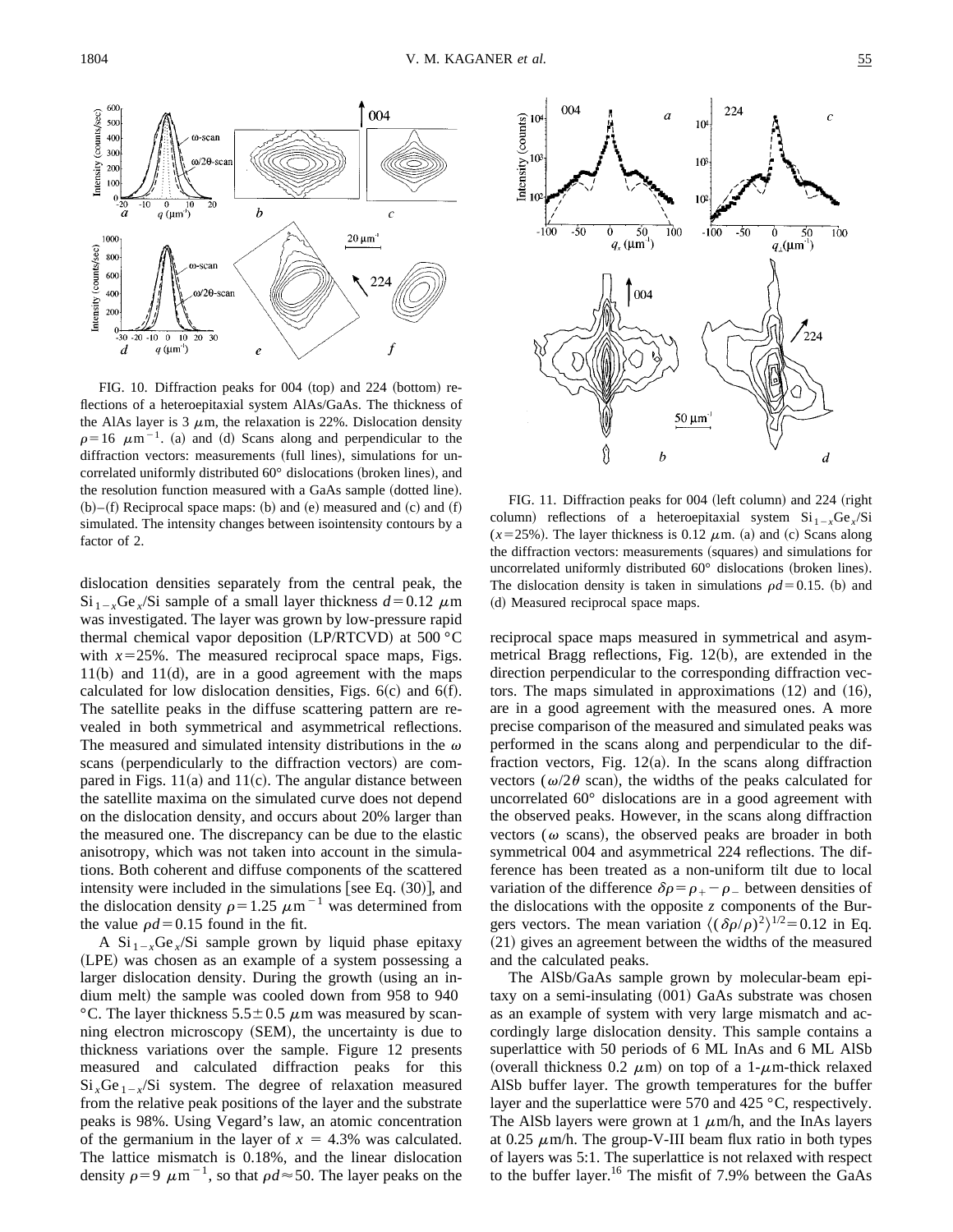

FIG. 12. Diffraction peaks for 004 and 224 reflections of the  $Si_{1-x}Ge_{x}/Si$  heteroepitaxial system ( $x=4.3%$ ). (a) Scans along and perpendicular to the diffraction vectors: measurements (full lines), calculations for uncorrelated uniformly distributed 60° dislocations (broken lines), and taking into account the local tilt due to variation of the densities of dislocations with opposite *z* components of the Burgers vectors with  $\langle (\delta \rho/\rho)^2 \rangle^{1/2} = 0.12$  (dotted lines). (b) and (c): Measured and calculated (assuming uncorrelated uniformly distributed dislocations) reciprocal space maps. The intensity changes between isointensity contours by a factor of 2.

substrate and AlSb buffer layer, which is totally relaxed, gives rise to a linear density of the misfit dislocations  $\rho$ =400  $\mu$ m<sup>-1</sup>, so that  $\rho$ *d*=480. A transmission-electronmicroscopy (TEM) study reveals a complicated defect structure, including threading dislocations, microtwins and stacking faults (although this sample is the best in the series, No. 5 in Ref. 16). However, the densities of these defects are much smaller than the misfit dislocation density. For example, the mean distance between threading dislocations in the superlattice is about 3  $\mu$ m, while the mean distance between the misfit dislocations is only 2.5 nm. The strain fields of the misfit dislocations give an evident mean effect, the relaxation, and the mean-square variation of these fields given by Eq.  $(15)$  provides the essential contribution to the peak width. The observed peaks, Fig. 13, are more than five times narrower than the ones calculated under assumption of uncorrelated dislocations. We conclude that the misfit dislocations are strongly positionally correlated, in agreement with the TEM observations of periodic arrays of misfit dislocations [cf. Fig.  $7(c)$  in Ref. 16]. An agreement between measured and calculated peak widths can be achieved with the correlation parameter  $\gamma$  equal to 0.03.

The presence of the InAs/AlSb superlattice on top of the AlSb buffer layer provides us with the possibility to compare the strain variations in the layer with that in its upper part.



FIG. 13. Comparison between measured and calculated x-raydiffraction peak profiles  $(004$  reflection) of the InAs/AlSb superlattice (thickness 0.2  $\mu$ m) and the fully relaxed AlSb buffer layer (thickness 1  $\mu$ m) on a GaAs substrate. The measured intensity (full lines) agrees with the calculations for the correlation parameter  $\gamma$ =0.03 (broken lines). The calculation of the  $\omega$  scan for uncorrelated dislocations (dotted line, buffer layer reflection) is shown for comparison.

The peak widths of the superlattice and the buffer layer are comparable, in agreement with the results of Sec. IIIB showing that the peak widths can be estimated from the distortions at the surface. Thus one can determine the nonuniformity of the strains at the top of the layer, caused by the misfit dislocations at its bottom interface, by just measuring the peak width of the layer. Approximations  $(12)$  and  $(16)$  are not sufficient to evaluate the superlattice peak profile along  $q<sub>z</sub>$ , since they do not take into account the peak broadening due to the layer thickness. This profile was calculated by integration of Eq.  $(24)$ , while for all other calculations presented in Figs. 12 and 13 approximations  $(12)$  and  $(16)$  are sufficiently accurate.

## **VI. DISCUSSION**

The problem considered in the present paper originates from the fact that the mismatch between the substrate and the layer possessing different lattice parameters is released by discrete portions, the dislocations, whose Burgers vectors are lattice translation vectors. A uniformly strained layer, which would be incommensurate to the substrate, is never realized in epitaxy. Having a pronounced mean effect, the lattice parameter relaxation, one can evaluate the mean-square effect due to nonuniformity of the strains concentrated at the dislocation lines. Comparison with the experimental results shows that in the case of large mismatch the observed peaks are narrower than follows from calculations for uncorrelated randomly distributed misfit dislocations. We explain the discrepancy by a spatial correlation of the dislocations.

Threading dislocations are frequently considered<sup>17-20</sup> as a main source of distortions causing broadening of the diffraction peaks. However, the mean distances between threading dislocations are reported to be of the order of 1  $\mu$ m, comparable with the layer thickness, while the mean distances between the misfit dislocations in the same systems are more than two orders of magnitude smaller. As the calculations for uncorrelated misfit dislocations give peaks even broader than are observed, we restricted ourselves to the analysis of the misfit dislocations only and do not consider other defects which may dive additional peak broadening. When the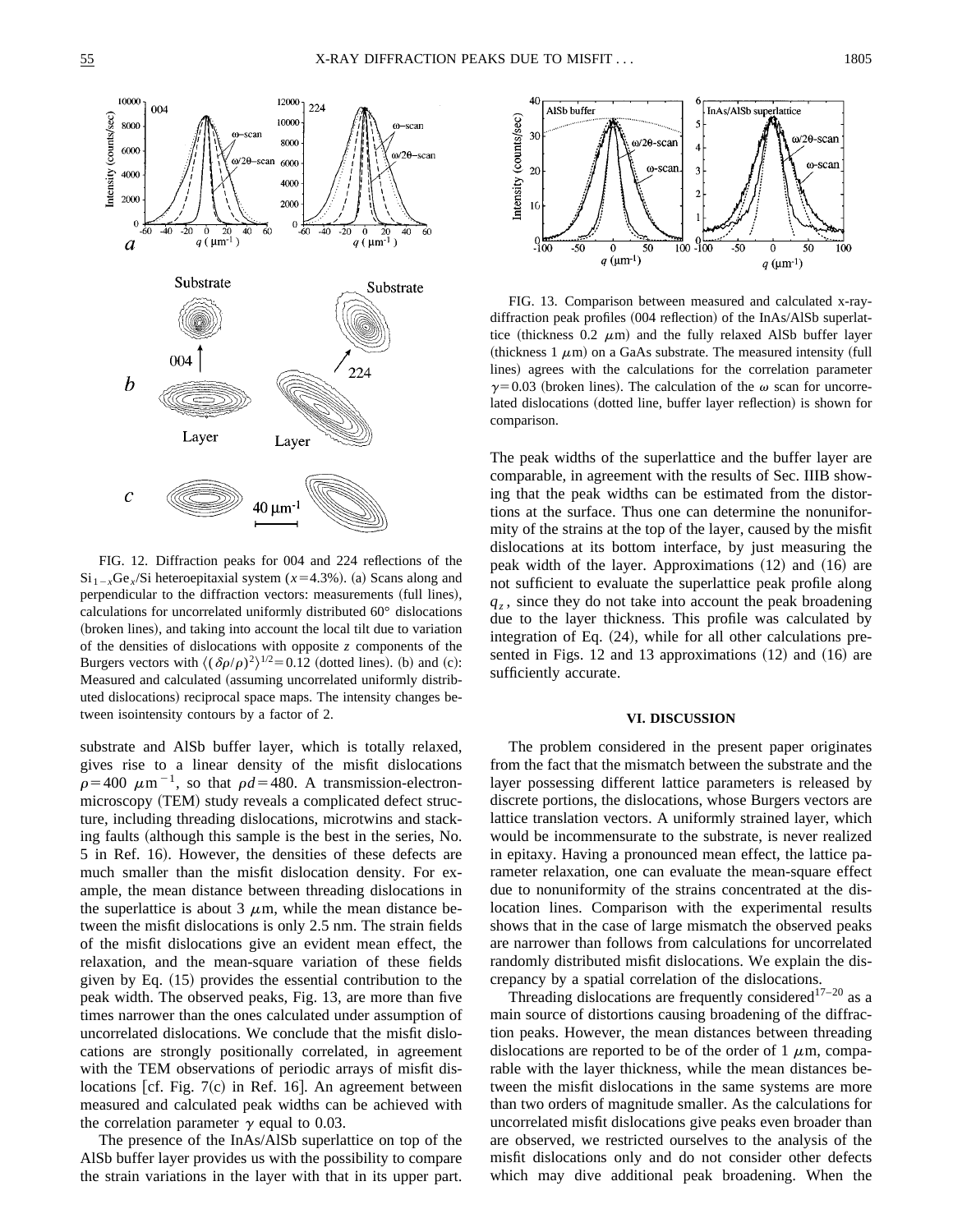It was found in Sec. III B that the half-widths of the diffraction peaks at large densities of misfit dislocations are proportional to

$$
\Delta q \sim Qb \sqrt{\rho/d},\tag{31}
$$

with a numerical factor depending on the orientations of the diffraction vector, the scan direction in the reciprocal space, Burgers vectors of the involved dislocations, etc. Proceeding to the angular units  $\omega_{\parallel} = \lambda q_{\parallel}/4\pi \cos\theta$  and  $\omega_{\perp} = \lambda q_{\perp}/4\pi$  sin $\theta$  for directions along and perpendicular to the diffraction vector (here  $\lambda$  is the x-ray wavelength and  $\theta$ is the Bragg angle), and keeping in mind that  $Q = (4\pi/\lambda)\sin\theta$  according to the Bragg law, one finds  $\omega_{\parallel}$  and, while  $\omega_{\perp}$  does not depend on the Bragg angle. The generic dependence  $\Delta q \sim Q$  does not refer to a particular type of defect, but is inherent for nonuniform strains. The same dependencies were found in the framework of the mosaic block model, with  $\omega_{\parallel}$  and  $\omega_{\perp}$  treated as due to the strain and the misorientation effects of randomly distributed dislocations.<sup>8,9,20</sup> In comparison, the finite size  $L<sub>s</sub>$  of the sample or relevant blocks gives  $\Delta q \sim L_s^{-1}$  independent on the diffraction vector. The triple crystal measurements<sup>18,19</sup> show directly that  $\omega_{\parallel} \sim \tan \theta$  and  $\omega_{\perp}$  do not depend on the Bragg angle. (The double-crystal rocking curves give only a combination of  $\omega_{\parallel}$  and  $\omega_{\perp}^{20}$ .

Kyutt and co-workers<sup>18,19</sup> studied several heteroepitaxial systems with large mismatch. Comparing the measured peak widths of GaAs layers on silicon substrate with the calculations based on the results of Sec. III B, we find that the ratio of the simulated (for uncorrelated dislocations) to observed peak widths vary from 1 to 2, depending on the sample. For the GaSb/GaAs system, the widths of the peaks are similar to the results of present study for the AlSb/AlAs system, Fig. 13, and about 6 times narrower than calculated for the uncorrelated misfit dislocations. The discrepancy can be explained by spatial correlations of the dislocations, as discussed in Secs. III C and V.

Westwood *et al.*<sup>21</sup> investigated the  $\ln_{x}Ga_{1-x}As$  layers on GaAs, and found that the widths of double-crystal diffraction curves increase when *x* increases up to  $x \sim 0.5$ . A further decrease of the peak width at  $x > 0.5$  is accompanied by an increasing order in the network of misfit dislocations, observed by transmission electron microscopy. This behavior agrees well with the effect of spatial correlations of the misfit dislocations described in Sec. III C. It is worth noting, however, that the density of threading dislocations also decreases when *x* increases at  $x > 0.5$ . The effects of threading and misfit dislocations have not been resolved in the experiment.

The peak widths of partially relaxed In GaAs/GaAs multilayers observed by Rose and Pietsch<sup>22</sup> agree with the calculations for uncorrelated dislocations for small dislocation densities ( $\rho d \approx 1$ ). In almost relaxed systems ( $\rho d \approx 30$ ) the observed peaks are two times narrower, which can be explained with the correlation parameter  $\gamma=0.25$ . This result also can be explained by the expected increase of the spatial correlations of dislocations with increased dislocation density.

Kidd, Fewster, and Andrew<sup>23</sup> investigated  $In<sub>x</sub>Ga<sub>1-x</sub>As/GaAs heteroepitaxial system with low disloca$ tion densities,  $\rho d$ <1. The observed reciprocal space maps agree with our Figs. 6, 8, and 11. The diffraction patterns contain two components; the Bragg peaks of the coherent scattering, whose intensity decreases with increasing dislocation density, and the diffuse spot. At low dislocation densities, the diffuse spot is extended along the diffraction vector and accompanied by the satellites in the  $q_x$  direction. The angular range between the intensity minima separating the central diffuse peak and the satellites of the 700-Å-thick sample, transformed to the dimensionless units used in the present paper, is  $\Delta q_x d \approx 6.5$ , to be compared with  $\Delta q_x d \approx 6.4$  derived from the experimental curve of our Fig.  $11(a)$ . A discrepancy with the value 7.4 which follows from the simulations, Figs.  $6(a)$  and  $11(a)$ , can be due to elastic anisotropy, neglected in the simulations. It is worth noting that the 1400-Å-thick sample of Ref. 23 gives the value  $\Delta q_x d = 8.2$ , but the accuracy of its determination from the experimental data is lower.

Holy<sup> *et al.*<sup>24</sup> evaluated the scattering from misfit disloca-</sup> tions by treating the dislocation displacements  $u(r)$  as Gaussian random variables, and representing the correlation function  $G(r,r') = \langle \exp\{iQ \cdot [u(r) - u(r')] \} \rangle$  as  $exp(-\frac{1}{2}\langle \{Q \cdot [u(r) - u(r')] \}^2 \rangle)$ . As discussed in the Sec. I, such an approach is not generally valid, since dislocation displacements are not small and contain jumps by the Burgers vectors *b* on the cuts. The result of further approximation,  $u(r) - u(r') \approx [(r - r') \cdot \nabla] u(r)$ , coincides with our Eq.  $(11)$ . The imaginary part of the correlation function  $(8)$  and the corresponding shift of the diffraction peak is missing, however. Note that the opposite sequence of approximations is correct for a crystal containing large dislocation densities with equal densities of dislocations with opposite Burgers vectors.<sup>25</sup> For small dislocation densities, the correct approach, discussed in Appendix A, is based on Poisson statistics. The spatial correlations of the dislocations can also be taken into account in this way. It is worth noting that the stress components presented in Ref. 24 give only strains, the symmetrical part of the distortion tensor, while integrals  $(9)$ ,  $(13)$ , and  $(15)$  involve distortions. We use the displacement fields of the dislocation in half-space to determine the distortions, see Appendix B.

Häusler and Eberl<sup>26</sup> derived correlation function equivalent to Krivoglaz' for spatially uncorrelated dislocations, Eq. (A8), and applied it to simulations of the double-crystal rocking curves of partially relaxed  $\text{In }_{x}Ga_{1-x}P/GaAs$  heteroepitaxial systems. Their simulations are in good agreement with the observations indicating the absence of correlations in dislocation positions.

#### **VII. CONCLUSION**

The lattice mismatch between the substrate and the epitaxial layer is relaxed by discrete portions, the dislocations. The nonuniformity of the strains concentrated at the dislocation lines gives rise to diffuse scattering. When the dislocation density is large, the diffraction peak from the layer is due to short-range correlations in positions of the atoms, and thus it is a diffuse peak. The intensity of the coherent peak reflecting the long-range correlations is exponentially small.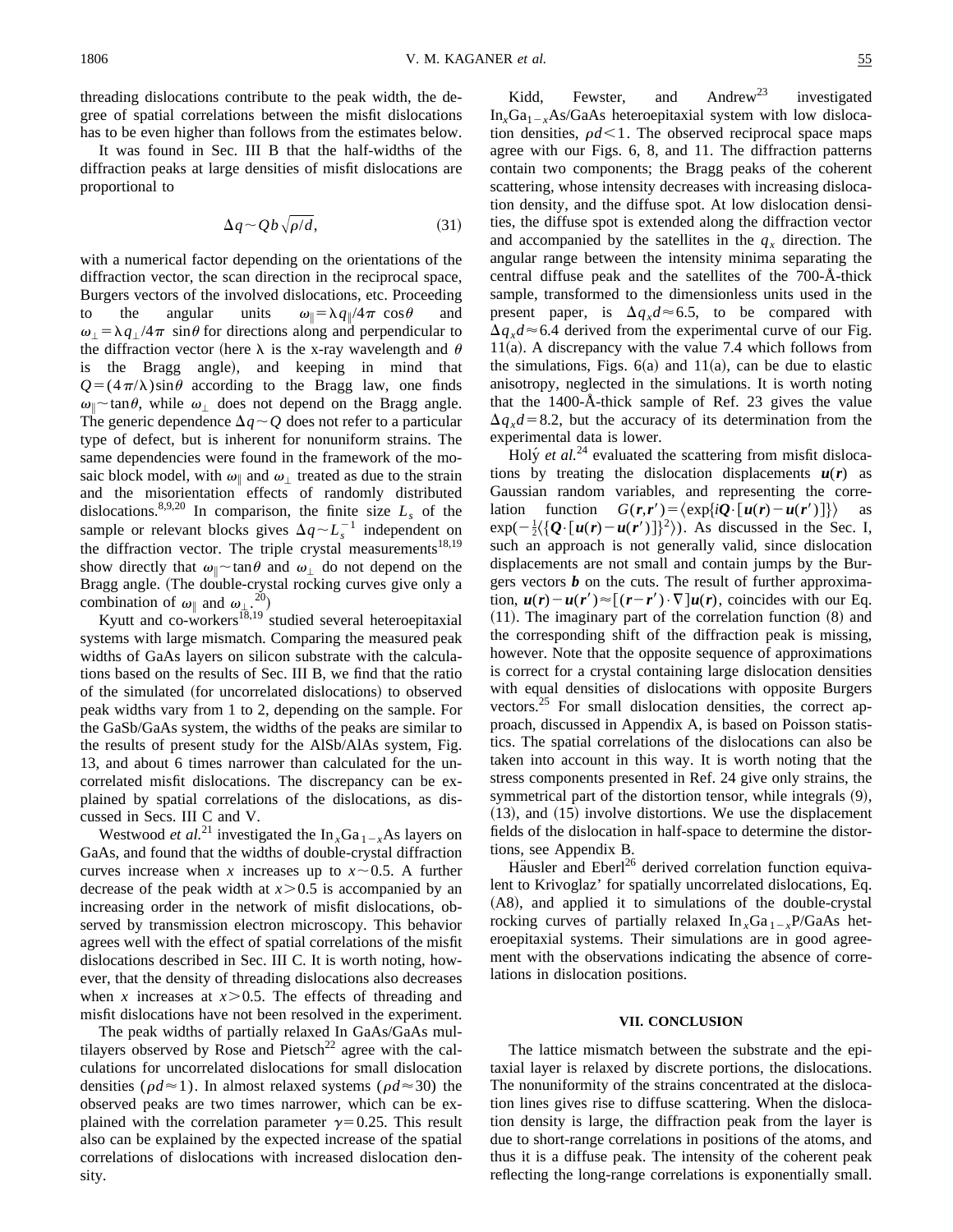The position of the diffuse peak is governed by the mean distortions, and can be found without considering individual dislocations. The peak width is a mean-square effect due to nonuniformity of the strains, and depends on the Burgers vectors of individual dislocations. The peak shapes are close to anisotropic Gaussians extended in the direction perpendicular to the diffraction vector. The nonuniformity of the distortions in the topmost part of the layer is readily given by the peak half-width of the whole layer. The peak width for spatially uncorrelated dislocations is proportional to the square root of the dislocation density (see Fig. 4). Deviations of the observed peak widths from the calculated ones are due to correlations in the dislocation positions. The short-range correlations give rise to the peak narrowing, in comparison with the uncorrelated dislocations, by a factor of  $\sqrt{\langle (\Delta N)^2 \rangle/N}$ , equal to the rms fluctuations of the dislocation number. The long-range nonuniformity of the dislocation distribution causes a broadening of the peak. Variation of the dislocation density broadens the peak of symmetrical Bragg reflection in the direction along the diffraction vector. Variation of the relative densities of the 60° dislocations with different tilt components of the Burgers vectors, while the total dislocation density is constant, broadens the peak in the tangential direction.

At low dislocation densities, the diffraction pattern contains both coherent and diffuse components. The intensity of the coherent peak decreases exponentially with increasing dislocation density. The position of the coherent peak does not follow the mean distortions. The shift of the peak in the direction normal to the surface is smaller than given by the mean distortions. The lateral shift is absent, despite the nonzero mean lateral strain. At very low dislocation densities, the diffuse scattering is extended along the diffraction vector and is accompanied by the satellites in direction perpendicular to the diffraction vector. As the dislocation density increases, the peak continuously transforms to an anisotropic Gaussian extended in a direction perpendicular to the diffraction vector.

Almost all features of the calculated diffraction patterns are confirmed experimentally. We observed satellites of the diffuse scattering peak at low dislocation densities, and the transformation of the peak to an anisotropic Gaussian with increasing dislocation density. At low dislocation densities, measured and simulated diffraction patterns are in good agreement. When all parameters are controlled independently, the simulations performed without any fitting parameter agree well with the experiment. At large dislocation densities, introduction of long- and short-range correlations in positions of the dislocations allows us to reach an agreement between measurements and simulations.

## **ACKNOWLEDGMENTS**

The authors thank R. Hey and M. Höricke (Paul-Drude-Institut für Festkörperelektronik, Berlin) for the preparation of the AlAs/GaAs samples, P. Zaumseil and G. Fischer (Institut für Halbleiterphysik, Frankfurt/Oder) for the preparation of the LP/RTCVD SiGe/Si sample, E. Bauser and P. O. Hansson (Max-Planck-Institut für Festkörperforschung, Stuttgart) for the preparation of the SiGe/Si LPE sample, as well as B. Brar and H. Kroemer (University of California, Santa Barbara) for the AlSb/GaAs sample. We also appreciate the help of U. Jahn (Paul-Drude-Institut für Festkörperelektronik, Berlin) and H. Raidt (Max-Planck Arbeitsgruppe "Röntgenbeugung," Berlin) for performing the SEM measurements. We thank K. Häusler (Max-Planck-Institut für Festkörperforschung, Stuttgart) for helpful discussions. The work was supported by the German Bundesministerium fur-Forschung und Technologie (BMFT) under Contract No. 01 M 2929.

### **APPENDIX A: CORRELATION FUNCTION**

In this appendix, we follow Ref. 11 to derive general expressions for intensity scattered by a crystal containing a random distribution of defects. In the framework of the kinematical approximation, the amplitude of the wave scattered by a crystalline object is proportional to the sum  $A(Q) = \sum_{s} exp[iQ \cdot (R_s + u_s)]$  taken over all atoms of the crystal. Here  $\mathbf{R}_s$  is the position of *s*th atom in a defect-free reference crystal, and  $u_s = u(R_s)$  is its displacement due to defects. The intensity  $I(Q) = \langle |A(Q)|^2 \rangle$  is the result of the average over random positions of the defects. It can be presented as a double sum over all atoms,

$$
I(\mathbf{Q}) = \sum_{s,s'} e^{i\mathbf{Q} \cdot (\mathbf{R}_s - \mathbf{R}_{s'})} G(\mathbf{R}_s, \mathbf{R}_{s'}),
$$
 (A1)

where the correlation function is

$$
G(\boldsymbol{R}_s, \boldsymbol{R}_{s'}) = \langle \exp[i \boldsymbol{Q} \cdot (\boldsymbol{u}_s - \boldsymbol{u}_{s'})] \rangle.
$$
 (A2)

In a triple-crystal diffraction experiment, the beams are collimated in the incidence plane, while the acceptance window of the detector is large in the direction perpendicular to that plane. Taking the  $(Q_x, Q_z)$  plane as the incidence plane, we assume that integration of the intensity  $I(Q)$  over the *Qy* component of the wave vector can be performed in the infinite limits. The integration of Eq.  $(A1)$  gives rise to the delta function  $\delta(R_{sy}-R_{s'y})$ , meaning that the two points  $\mathbf{R}_s$  and  $\mathbf{R}_{s'}$  lie in one and the same plane  $y = \text{const.}$  Thus the intensity can be represented as

$$
I(Q_x, Q_z) = \sum_{s,s'}^{(y)} e^{iQ \cdot (\boldsymbol{R}_s - \boldsymbol{R}_{s'})} G(\boldsymbol{R}_s, \boldsymbol{R}_{s'}),
$$
 (A3)

where the superscript (*y*) at the sum indicates that  $(R_s - R_{s})$ ,  $y = 0$ , and the summation runs over the plane  $y$  = const.

To perform the statistical average  $\langle \rangle$ , one has to consider *u<sup>s</sup>* as a sum of contributions due to all defects of the crystal, and average over their random positions. Let us first consider the case when all defects produce displacements of one and the same type, i.e., defects differ only by their position, and then generalize the result to different types of defects. One can present the displacement of the *s*th atom as a sum over all defects  $u_s = \sum_t u_{st}$ , where  $u_{st} \equiv u(R_s - R_t)$  is the displacement at the position  $\mathbf{R}_s$  due to a defect in the position  $\mathbf{R}_t$ . The summation can be extended to all possible positions of the defects by introducing the occupation numbers  $c<sub>t</sub>$  equal to 1 if a defect is present in position *t*, and 0 otherwise. The subscript *t* denotes positions which can be occupied by the defects, and its meaning depends on the type of the defects.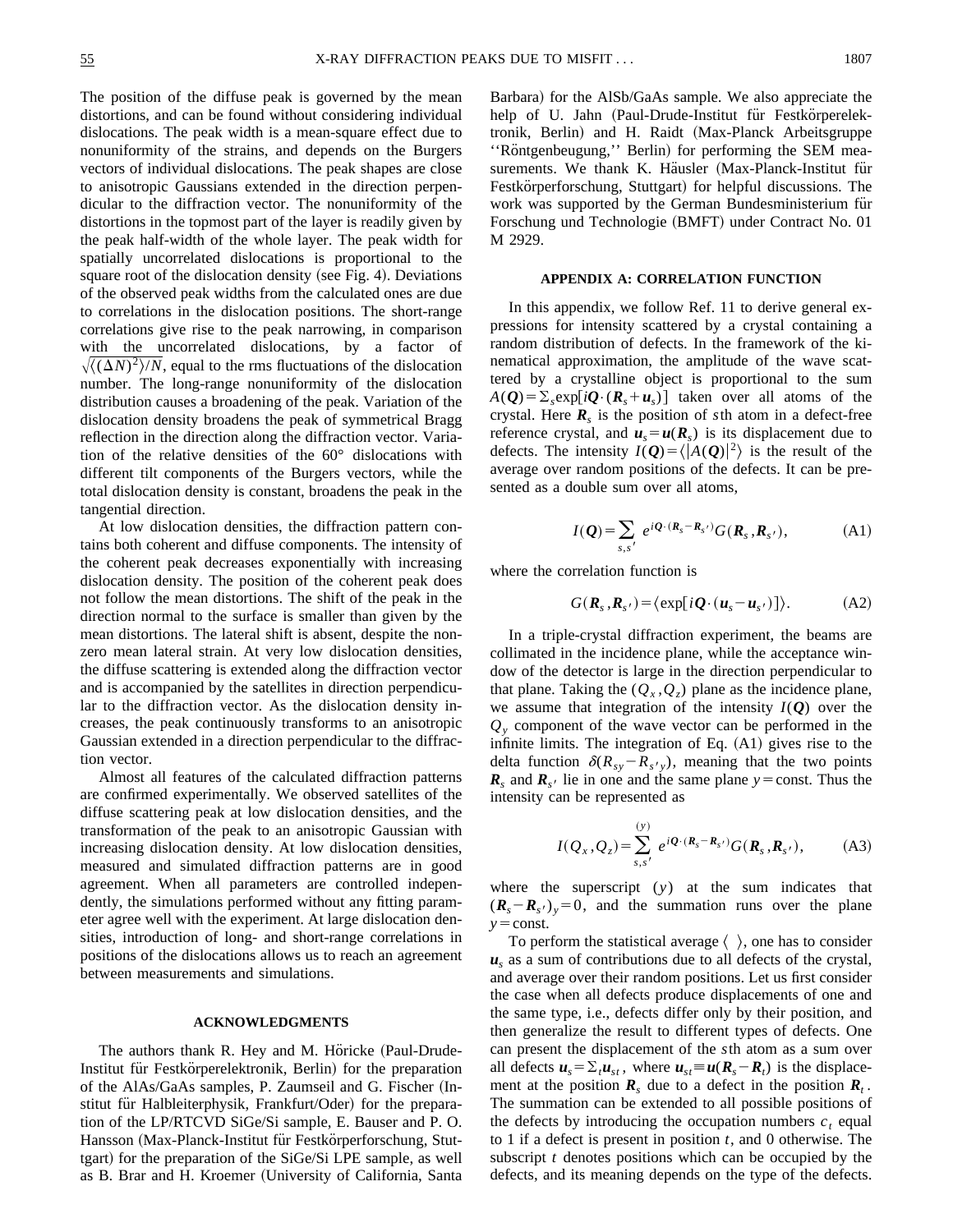Thus one has  $u_s = \sum_t c_t u_{st}$ . Substituting this sum into Eq.  $(A2)$ , one can present the exponential function as a product,

$$
G(\boldsymbol{R}_s, \boldsymbol{R}_{s'}) = \left\langle \prod_t \exp[ic_t \boldsymbol{Q} \cdot (\boldsymbol{u}_{st} - \boldsymbol{u}_{s't})] \right\rangle. \tag{A4}
$$

Let us assume first that the defects are not correlated. Then Eq.  $(A4)$  contains a product of statistically independent terms. The average of each term is

$$
\langle \exp[ic_{t}Q \cdot (\boldsymbol{u}_{st} - \boldsymbol{u}_{s't})] \rangle = c \exp[iQ \cdot (\boldsymbol{u}_{st} - \boldsymbol{u}_{s't})] + 1 - c,
$$
\n(A5)

since  $c_t$  takes on only two values, 1 with probability  $c$  and 0 with probability  $1-c$ . One can rewrite Eq. (A4) as

$$
G(\mathbf{R}_s, \mathbf{R}_{s'}) = \prod_t \{c \exp[i\mathbf{Q} \cdot (\mathbf{u}_{st} - \mathbf{u}_{s't})] + 1 - c\}
$$
  

$$
= \exp \sum_t \ln\{c \exp[i\mathbf{Q} \cdot (\mathbf{u}_{st} - \mathbf{u}_{s't})] + 1 - c\}
$$
  

$$
\equiv \exp[-T(\mathbf{R}_s, \mathbf{R}_{s'})].
$$
 (A6)

For small concentrations,  $c \ll 1$ , one can expand the logarithm to receive

$$
T(\boldsymbol{R}_s, \boldsymbol{R}_{s'}) = c \sum_t \{1 - \exp[i\boldsymbol{Q} \cdot (\boldsymbol{u}_{st} - \boldsymbol{u}_{s't})]\}.
$$
 (A7)

Generally, several types of defects producing different displacement fields contribute to  $u<sub>s</sub>$ . For example, one can consider inclusions of different sizes, dislocation loops of different orientations, straight dislocations of different line directions, etc., as different types of defects, and write the displacement as a sum  $u_s = \sum_{\alpha} u_{s\alpha}$  where the subscript  $\alpha$ counts defect types present in the crystal. In this paper, dislocations lying parallel or perpendicular to the incidence plane, as well as dislocations with the same line direction but differing by orientation of the Burgers vector, are considered as different types of defects. One can introduce occupation numbers  $c_{t\alpha}$  equal to 1 if the defect of type  $\alpha$  is present in position *t*, and 0 otherwise, and the number densities  $c_a = \langle c_{ta} \rangle$  of defects of type  $\alpha$ . Then Eq. (A7) is substituted for by

$$
T(\boldsymbol{R}_s, \boldsymbol{R}_{s'}) = \sum_{\alpha} c_{\alpha} \sum_{t} \{1 - \exp[i \boldsymbol{Q} \cdot (\boldsymbol{u}_{sta} - \boldsymbol{u}_{s't\alpha})]\}.
$$
\n(A8)

This correlation function is used in this paper.

Let us proceed now to the general case of spatially correlated defects, when the numbers  $c_{t\alpha}$  are statistically dependent. We start from the case of only one type of defect, and make use of the equality

$$
\exp[ic_t \mathbf{Q} \cdot (\mathbf{u}_{st} - \mathbf{u}_{s't})] = 1 + c_t \{ \exp[i \mathbf{Q} \cdot (\mathbf{u}_{st} - \mathbf{u}_{s't})] - 1 \}
$$
\n(A9)

which is identically valid for both  $c<sub>t</sub>=0$  and 1. An effective way of evaluating the correlation function  $(A4)$  is to apply the Kubo cumulant expansion.<sup>11,27,28</sup> Instead of expanding product (A4) over the correlation functions  $\langle c_t c_{t'} \cdots \rangle$ , one represents the x-ray correlation function as  $G(\mathbf{R}_s, \mathbf{R}_{s}) = \exp[-T(\mathbf{R}_s, \mathbf{R}_{s})]$  and expands  $T(\mathbf{R}_s, \mathbf{R}_{s})$  over the correlation functions  $\langle (c_t-c)(c_{t'}-c)\cdots \rangle$ .

The first term of the expansion depends on the mean concentration  $c$  and is given by Eqs.  $(A6)$  and  $(A7)$ . The next term is expressed via the pair correlation function  $\langle (c_t-c)(c_{t'}-c)\rangle$ :

$$
T^{(2)}(\mathbf{R}_s, \mathbf{R}_{s'}) = -\sum_{t < t'} \ln \left[ 1 + \frac{\Phi_t \Phi_{t'} \langle (c_t - c)(c_{t'} - c) \rangle}{(1 + c \Phi_t)(1 + c \Phi_{t'})} \right],\tag{A10}
$$

where  $\Phi_t = \exp[iQ \cdot (\mathbf{u}_{st} - \mathbf{u}_{s't})] - 1$ . Further terms of the expansion become more bulky. The expansion can be simplified when the concentration *c* and also the correlations  $\langle (c_t-c)(c_{t'}-c)\cdots \rangle$  are small. Retaining the terms linear over these quantities, one has

$$
T(\mathbf{R}_s, \mathbf{R}_{s'}) = -\sum_{l=1}^{\infty} \sum_{t_1 < t_2 < \dots < t_l} \Phi_{t_1} \Phi_{t_2} \cdots \Phi_{t_l}
$$
  
 
$$
\times \langle (c_{t_1} - c) \cdots (c_{t_l} - c) \rangle.
$$
 (A11)

Extension to cases of several types of defects is straightforward, and we present the first two terms only:

$$
T(\mathbf{R}_s, \mathbf{R}_{s'}) = -\sum_{t\alpha} c_{\alpha} \Phi_{t\alpha} - \frac{1}{2} \sum_{\alpha\alpha'} \sum_{t \neq t'} \varepsilon_{\alpha\alpha'} (\mathbf{R}_t - \mathbf{R}_{t'})
$$
  
 
$$
\times \Phi_{t\alpha} \Phi_{t'\alpha'}, \qquad (A12)
$$

where  $\varepsilon_{\alpha\alpha'}(\mathbf{R}_t - \mathbf{R}_{t'}) = \langle (c_{t\alpha} - c_{\alpha})(c_{t'\alpha'} - c_{\alpha'}) \rangle$  and  $\Phi_{t\alpha} =$  $\exp[iQ \cdot (u_{sta} - u_{s'ta})] - 1.$ 

The correlation function  $(A12)$  was applied in Sec. IIIC. As discussed in that section, when the correlation length of  $\varepsilon_{\alpha\alpha'}(\mathbf{R}_t - \mathbf{R}_{t'})$  is small compared with the length scale of the variation of the displacement fields, one can keep the terms  $\Phi_{t\alpha}$  constant during summation of  $\varepsilon_{\alpha\alpha'}(\mathbf{R}_t - \mathbf{R}_t)$ . Then the sums  $\epsilon_{\alpha\alpha'} = \sum_{t \neq 0} \epsilon_{\alpha\alpha'}(R_t)$  are of special interest. These sums can be quite generally related to the mean square variation of the number of the defects.<sup>29</sup> Consider first defects of only one type. The correlation function  $\varepsilon (R_t - R_t) =$  $\langle (c_t-c)(c_{t'}-c) \rangle$  is defined for  $t \neq t'$ . The coinciding sites can be included in the summation  $(A12)$  by setting  $\varepsilon_{\alpha\alpha'}(0)=0$ . On the other hand, one directly finds  $\langle (c_t-c)(c_t-c) \rangle = c(1-c)$ , since  $\langle c_t^2 \rangle = \langle c_t \rangle = c$  for the bimodal spectrum of  ${c<sub>t</sub>}$  consisting of 0 and 1. We restrict ourselves to small defect densities  $c \ll 1$ , and write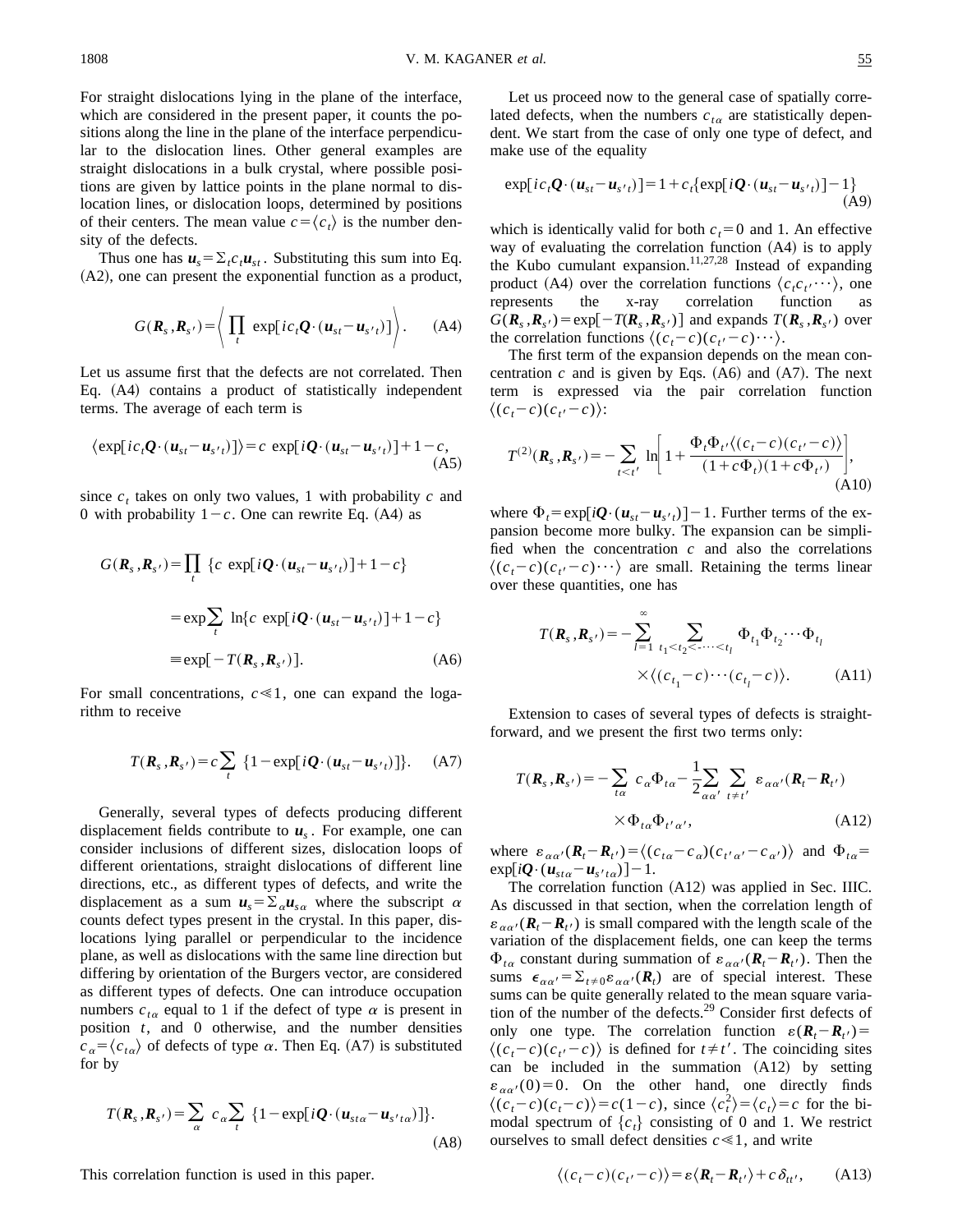where  $\delta_{tt}$  is the Kronecker's delta. Let us sum up the leftand right-hand sides of Eq.  $(A13)$  over *t* and *t'*. The sum  $\Sigma<sub>t</sub>1$  is equal to the number of the lattice sites on the summation interval, and  $c\Sigma<sub>t</sub>1=N$  is the mean number of the defects on this interval. The sum  $\Sigma_t(c_t-c)$  is equal to  $\Delta N$ , the random variation of the number of defects on the interval. One has  $\Sigma_t$ ( $(c_t-c)(c_t-c)$ )= $\langle (\Delta N)^2 \rangle$ , the mean-square variation of the number of the defects, and thus

$$
\epsilon \equiv \sum_{t} \epsilon(\boldsymbol{R}_{t}) = c \left( \frac{\langle (\Delta N)^{2} \rangle}{N} - 1 \right). \tag{A14}
$$

The factor  $\gamma=1+c^{-1}\epsilon$ , employed in Sec. III C, is equal to  $\langle (\Delta N)^2 \rangle/N$ . When spatial correlations of the defects are absent, one has  $\langle (\Delta N)^2 \rangle = N$ , as in the ideal gas of noninteracting particles. In that limit,  $\epsilon=0$  and  $\gamma=1$ . The correlations of the defect positions decrease the fluctuations,  $\gamma$   $\leq$  1.

The generalization to several types of the defects is straightforward: one has, instead of Eq.  $(A13)$ ,

$$
\langle (c_{t\alpha} - c)(c_{t'\alpha'} - c) \rangle = \varepsilon_{\alpha\alpha'} \langle \mathbf{R}_t - \mathbf{R}_{t'} \rangle + c_{\alpha} \delta_{\alpha\alpha'} \delta_{tt'} \tag{A15}
$$

and the summation over  $t$  and  $t'$  gives

$$
\epsilon_{\alpha\alpha'} \equiv \sum_{t} \epsilon_{\alpha\alpha'} \langle \boldsymbol{R}_{t} \rangle = c_{\alpha} \bigg( \frac{\langle \Delta N_{\alpha} \Delta N_{\alpha'} \rangle}{N_{\alpha}} - \delta_{\alpha\alpha'} \bigg). \tag{A16}
$$

# **APPENDIX B: DISPLACEMENTS DUE TO DISLOCATION PARALLEL TO SURFACE OF THE HALF-SPACE**

Here, for the sake of completeness, we present the displacement due to a dislocation lying parallel to the surface of the isotropic half-space on a given distance *d* from it. This problem was first solved by Head<sup>13</sup> (see also Ref. 14). In the case of a screw dislocation, the condition of the stress-free surface is fulfilled by means of the image dislocation. In the case of an edge dislocation, the image dislocation compensates for only one component of the stress at the surface (the compressive stress, when the Burgers vector is perpendicular to the surface or shear stress when the Burgers vector is parallel to the surface). Thus the solution consists of three parts: displacement due to a dislocation in the infinite medium, the image dislocation, and an additional term.

We use the frame of Fig. 1 with the origin at the surface, the *z* axis is normal to the surface and the dislocation line is parallel to the *y* axis. The parameter  $\alpha = 1/[2(1-\nu)]$  is introduced, where  $\nu$  is the Poisson ratio.

The displacements due to an edge dislocation with the Burgers vector parallel to the surface  $\mathbf{b}=(b_{r,0,0})$  consist of the dislocation displacements in the infinite medium,

$$
u_{1x} = -\frac{b_x}{2\pi} \left[ \arctan \frac{z - d}{x} + \frac{\alpha x (z - d)}{x^2 + (z - d)^2} \right],
$$
 (B1)

$$
u_{1z} = \frac{b_x}{2\pi} \left[ \frac{1-\alpha}{2} \ln(x^2 + (z-d)^2) + \frac{\alpha x^2}{x^2 + (z-d)^2} \right],
$$
 (B2)

the image dislocation

$$
u_{2x} = \frac{b_x}{2\pi} \left[ \arctan \frac{z+d}{x} + \frac{\alpha x (z+d)}{x^2 + (z+d)^2} \right],
$$
 (B3)

$$
u_{2z} = -\frac{b_x}{2\pi} \left[ \frac{1-\alpha}{2} \ln(x^2 + (z+d)^2) + \frac{\alpha x^2}{x^2 + (z+d)^2} \right],
$$
(B4)

and the additional relaxation term

$$
u_{3x} = \frac{b_x d}{\pi} \left[ \frac{(1 - \alpha)x}{x^2 + (z + d)^2} - \frac{2 \alpha x z (z + d)}{(x^2 + (z + d)^2)^2} \right],
$$
 (B5)

$$
u_{3z} = -\frac{b_x d}{\pi} \left[ \frac{z+d}{x^2 + (z+d)^2} + \frac{\alpha z ((z+d)^2 - x^2)}{(x^2 + (z+d)^2)^2} \right].
$$
 (B6)

For an edge dislocation with the Burgers vector perpendicular to the surface  $\mathbf{b}=(0,0,b_z)$ , the displacements due to a dislocation in the infinite medium are

$$
u_{1x} = -\frac{b_z}{2\pi} \left[ \frac{1-\alpha}{2} \ln(x^2 + (z-d)^2) + \frac{\alpha(z-d)^2}{x^2 + (z-d)^2} \right],
$$
(B7)

$$
u_{1z} = \frac{b_z}{2\pi} \left[ \arctan \frac{x}{z - d} + \frac{\alpha x (z - d)}{x^2 + (z - d)^2} \right],
$$
 (B8)

the image dislocation gives

$$
u_{2x} = \frac{b_z}{2\pi} \left[ \frac{1-\alpha}{2} \ln(x^2 + (z+d)^2) + \frac{\alpha(z+d)^2}{x^2 + (z+d)^2} \right], \text{ (B9)}
$$

$$
u_{2z} = -\frac{b_z}{2\pi} \left[ \arctan\frac{x}{z+d} + \frac{\alpha x(z+d)}{x^2 + (z+d)^2} \right], \text{ (B10)}
$$

and the additional terms are

$$
u_{3x} = -\frac{b_z d}{\pi} \left[ (1 - \alpha) \frac{z + d}{x^2 + (z + d)^2} + \alpha \frac{2x^2 z + d(x^2 + (z + d)^2)}{(x^2 + (z + d)^2)^2} \right],
$$
 (B11)

$$
u_{3z} = -\frac{b_z d}{\pi} \left[ \frac{(1-\alpha)x}{x^2 + (z+d)^2} + \frac{2\alpha x z (z+d)}{(x^2 + (z+d)^2)^2} \right].
$$
 (B12)

The screw dislocation with the Burgers vector  **has only one displacement component** 

$$
u_{1y} = \frac{b_y}{2\pi} \arctan\frac{x}{z - d},
$$
 (B13)

and the image dislocation

$$
u_{2y} = -\frac{b_y}{2\pi} \arctan\frac{x}{z+d}
$$
 (B14)

provides zero stresses at the surface.

Using the displacements  $u = u_1 + u_2 + u_3$  for any component of the Burgers vector presented above, one finds that the stresses  $\sigma_{zz} \sim (1-\nu)(\partial u_z/\partial z) + \nu(\partial u_x/\partial x)$ ,  $\sigma_{xz} \sim (\partial u_x/\partial z)$  $+(du_z/\partial x)$  are equal to zero at the surface  $z=0$ .